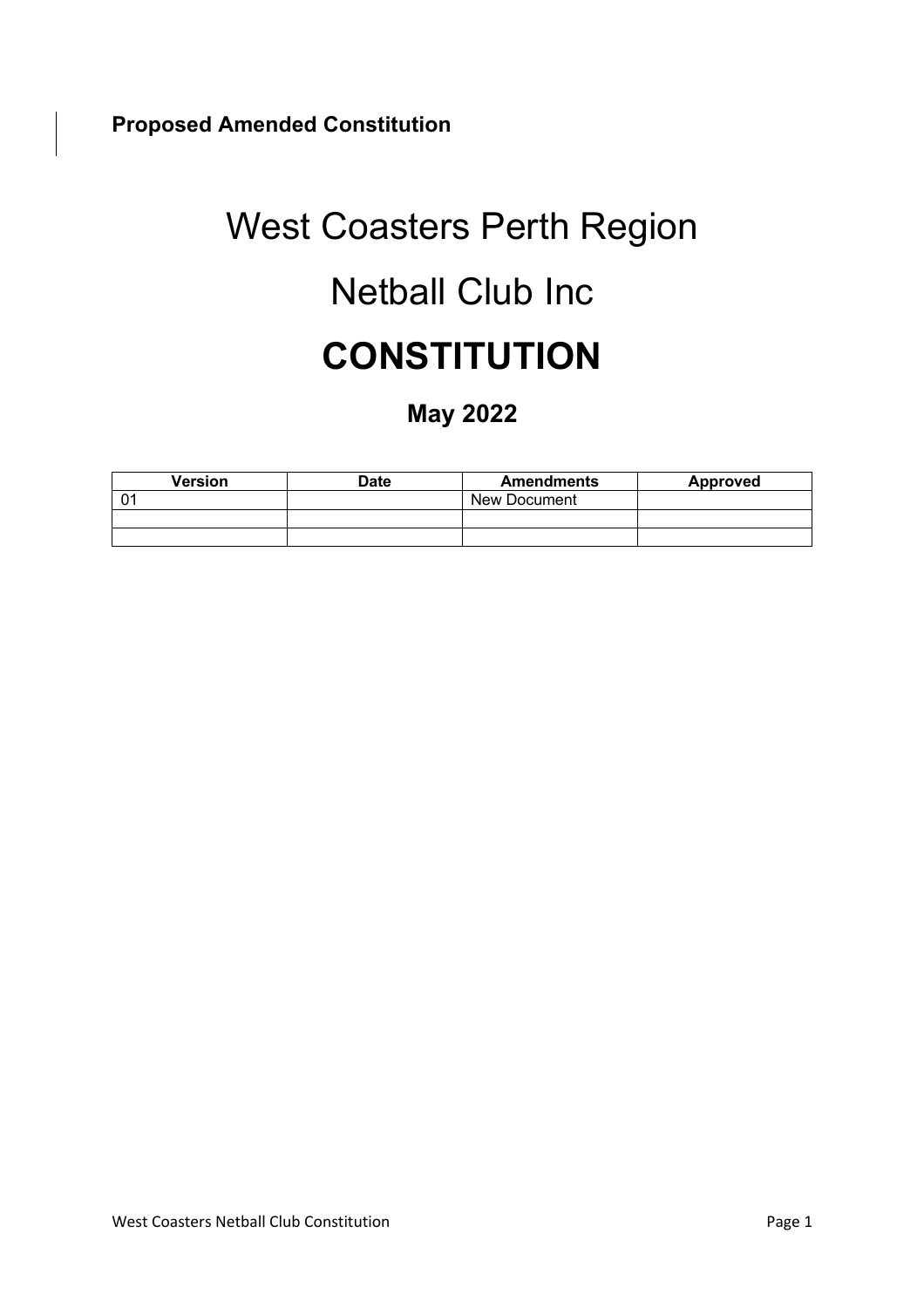| <b>March 2022</b> |                                                             | 1  |
|-------------------|-------------------------------------------------------------|----|
|                   | <b>PART 1 - PRELIMINARY</b>                                 | 4  |
| 1.                | Terms used                                                  | 4  |
| 2.                | Name of Club and Financial Year                             | 5  |
|                   | PART 2 - CLUB TO BE NOT FOR PROFIT BODY AND OBJECTS         | 6  |
| 3.                | Not-for-profit body and Objects                             | 6  |
|                   | <b>PART 3 - MEMBERS</b>                                     | 6  |
|                   | Division 1 - Membership                                     | 6  |
| 4.                | Eligibility for membership                                  | 6  |
| 5.                | Applying for membership                                     | 7  |
| 6.                | Dealing with membership applications                        | 7  |
| 7.                | Becoming a member                                           | 7  |
| 8.                | Classes of membership                                       | 8  |
| 9.                | When membership ceases                                      | 8  |
| 10.               | Resignation                                                 | 9  |
| 11.               | Rights not transferable                                     | 9  |
|                   | Division 2 - Membership fees                                | 10 |
| 12.               | Membership fees                                             | 10 |
|                   | Division 3 - Register of members                            | 11 |
| 13.               | Register of members                                         | 11 |
|                   | PART 4 - DISCIPLINARY ACTION, DISPUTES AND MEDIATION        | 12 |
|                   | Division 1 - Term used                                      | 12 |
| 14.               | Term used: member                                           | 12 |
|                   | Division 2 - Disciplinary action                            | 12 |
| 15.               | Suspension or expulsion                                     | 12 |
| 16.               | Consequences of suspension                                  | 13 |
|                   | Division 3 - Resolving disputes                             | 13 |
| 17.               | Terms used                                                  | 13 |
| 18.               | <b>Application of Division</b>                              | 13 |
| 19.               | Parties to attempt to resolve dispute                       | 13 |
| 20.               | How grievance procedure is started                          | 13 |
| 21.               | Determination of dispute                                    | 13 |
|                   | <b>PART 5 - COMMITTEE</b>                                   | 15 |
|                   | Division 1 - Powers of Committee                            | 15 |
| 22.               | Committee                                                   | 15 |
|                   | Division 2 – Composition of Committee and duties of members | 15 |
| 23.               | Committee members                                           | 15 |
|                   |                                                             |    |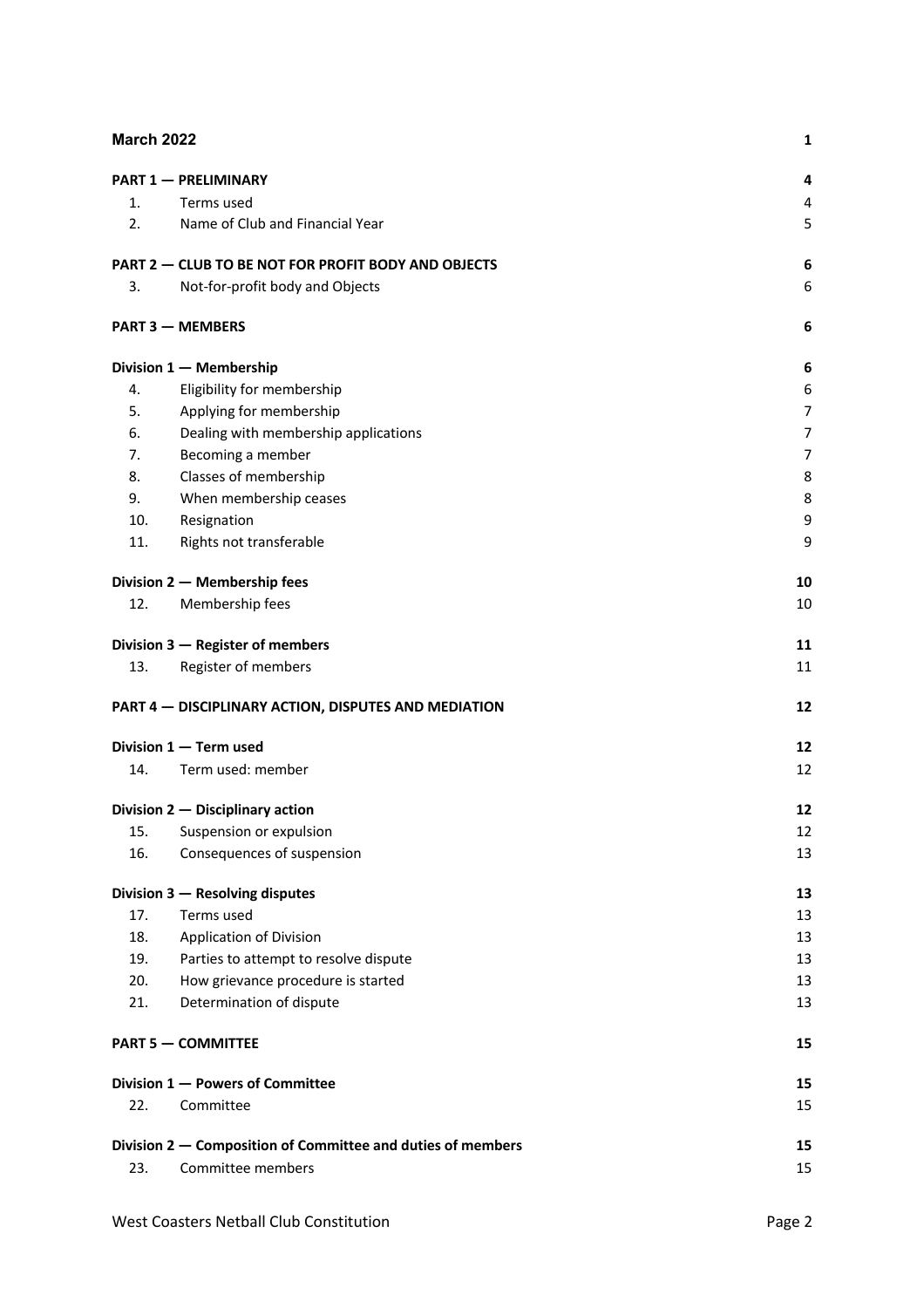| 24. | President                                                       | 15 |
|-----|-----------------------------------------------------------------|----|
| 25. | Secretary                                                       | 15 |
| 26. | Treasurer                                                       | 16 |
|     | Division 3 – Election of Committee members and tenure of office | 16 |
| 27. | How members become Committee members                            | 16 |
| 28. | Nomination of Committee members                                 | 17 |
| 29. | Election of office holders                                      | 17 |
| 30. | Term of office                                                  | 17 |
| 31. | Resignation and removal from office                             | 17 |
| 32. | When membership of Committee ceases                             | 18 |
| 33. | Filling casual vacancies                                        | 18 |
| 34. | Validity of acts                                                | 18 |
| 35. | Payments to Committee members                                   | 19 |
|     | Division 4 - Committee meetings                                 | 19 |
| 36. | Committee meetings                                              | 19 |
| 37. | Notice of Committee meetings                                    | 19 |
| 38. | Procedure and order of business                                 | 19 |
| 39. | Use of technology to be present at Committee meetings           | 20 |
| 40. | Quorum for Committee meetings                                   | 20 |
| 41. | Voting at Committee meetings                                    | 20 |
| 42. | Minutes of Committee meetings                                   | 20 |
|     | Division 5 - Subcommittees and subsidiary offices               | 21 |
| 43. | Subcommittees and subsidiary offices                            | 21 |
| 44. | Delegation to subcommittee and holders of subsidiary offices    | 21 |
|     | <b>PART 6 - GENERAL MEETINGS OF CLUB</b>                        | 22 |
| 45. | Annual general meeting                                          | 22 |
| 46. | Special general meetings                                        | 22 |
| 47. | Notice of general meetings                                      | 23 |
| 48. | Use of technology to be present at general meetings             | 23 |
| 49. | Presiding member and quorum for general meetings                | 23 |
| 50. | Adjournment of general meeting                                  | 23 |
| 51. | Voting at general meeting                                       | 24 |
| 52. | When special resolutions are required                           | 24 |
| 53. | Determining whether resolution carried                          | 24 |
| 54. | Minutes of general meeting                                      | 25 |
|     | <b>PART 7 - FINANCIAL MATTERS</b>                               | 26 |
| 55. | Source of funds                                                 | 26 |
| 56. | Control of funds                                                | 26 |
| 57. | Financial statements and financial reports                      | 26 |
|     | <b>PART 8 - GENERAL MATTERS</b>                                 | 27 |
| 58. | By-laws                                                         | 27 |
| 59. | Executing documents and common seal                             | 27 |
| 60. | Giving notices to members                                       | 27 |
| 61. | Custody of books and securities                                 | 27 |
|     |                                                                 |    |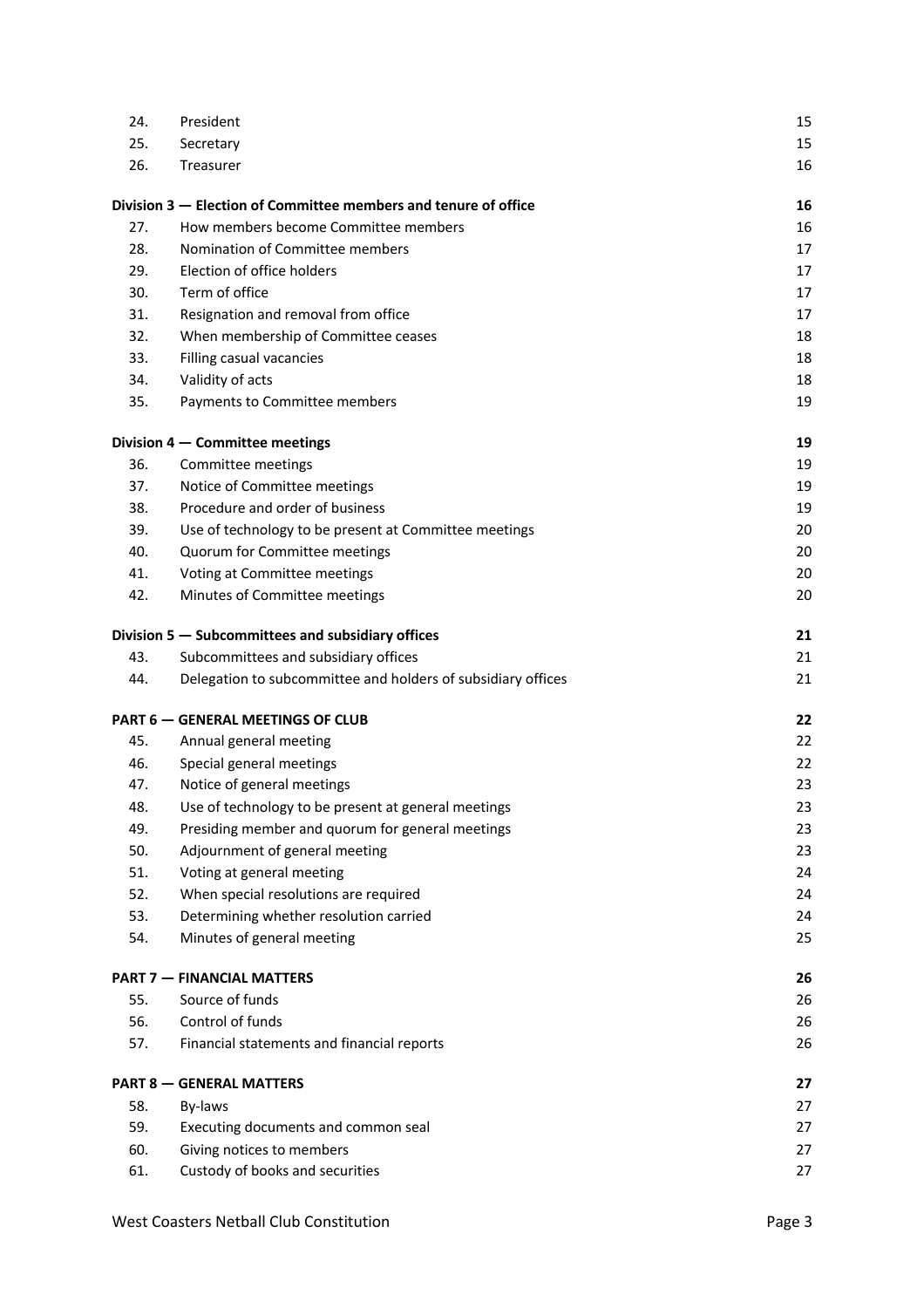| 62. | Record of office holders                                                        | 27 |
|-----|---------------------------------------------------------------------------------|----|
| 63. | Inspection of records and documents                                             | 28 |
| 64. | Publication by Committee members of statements about Club business prohibited   | 28 |
| 65. | Distribution of surplus property on cancellation of incorporation or winding up | 28 |
| 66. | Alteration of rules                                                             | 29 |
| 67. | Transitional arrangements                                                       | 29 |

## **PART 1 — PRELIMINARY**

#### **1. Terms used**

In these rules, unless the contrary intention appears —

*Act* means the *Associations Incorporation Act 2015*;

*Appointed Committee member* means a Committee member described in rule 23(1)(c);

**Club** means the incorporated association to which these rules apply;

**Committee** means the management committee of the Club;

*Committee meeting* means a meeting of the Committee;

*Committee member* means a member of the Committee;

*books* of the Club, includes the following —

- (a) a register;
- (b) financial records, financial statements or financial reports, however compiled, recorded or stored;
- (c) a document;
- (d) any other record of information;

*by laws* means by-laws made by the Club under rule 58;

*chair* means the Committee member chairing a meeting of the Club or of the Committee;

*Commissioner* means the person for the time being designated as the Commissioner under section 153 of the Act;

#### *financial records* includes —

- (a) invoices, receipts, orders for the payment of money, bills of exchange, cheques, promissory notes and vouchers; and
- (b) documents of prime entry; and
- (c) working papers and other documents needed to explain
	- (i) the methods by which financial statements are prepared; and
	- (ii) adjustments to be made in preparing financial statements;

*financial report* has the meaning given in section 63 of the Act;

*financial statements* means the financial statements in relation to the Club required under Part 5 Division 3 of the Act;

*financial year* of the Club, has the meaning given in rule 2;

*General Committee member* means a Committee member described in rule 23(1)(b);

West Coasters Netball Club Constitution **Page 4** and 2008 and 2011 and 2012 and 2013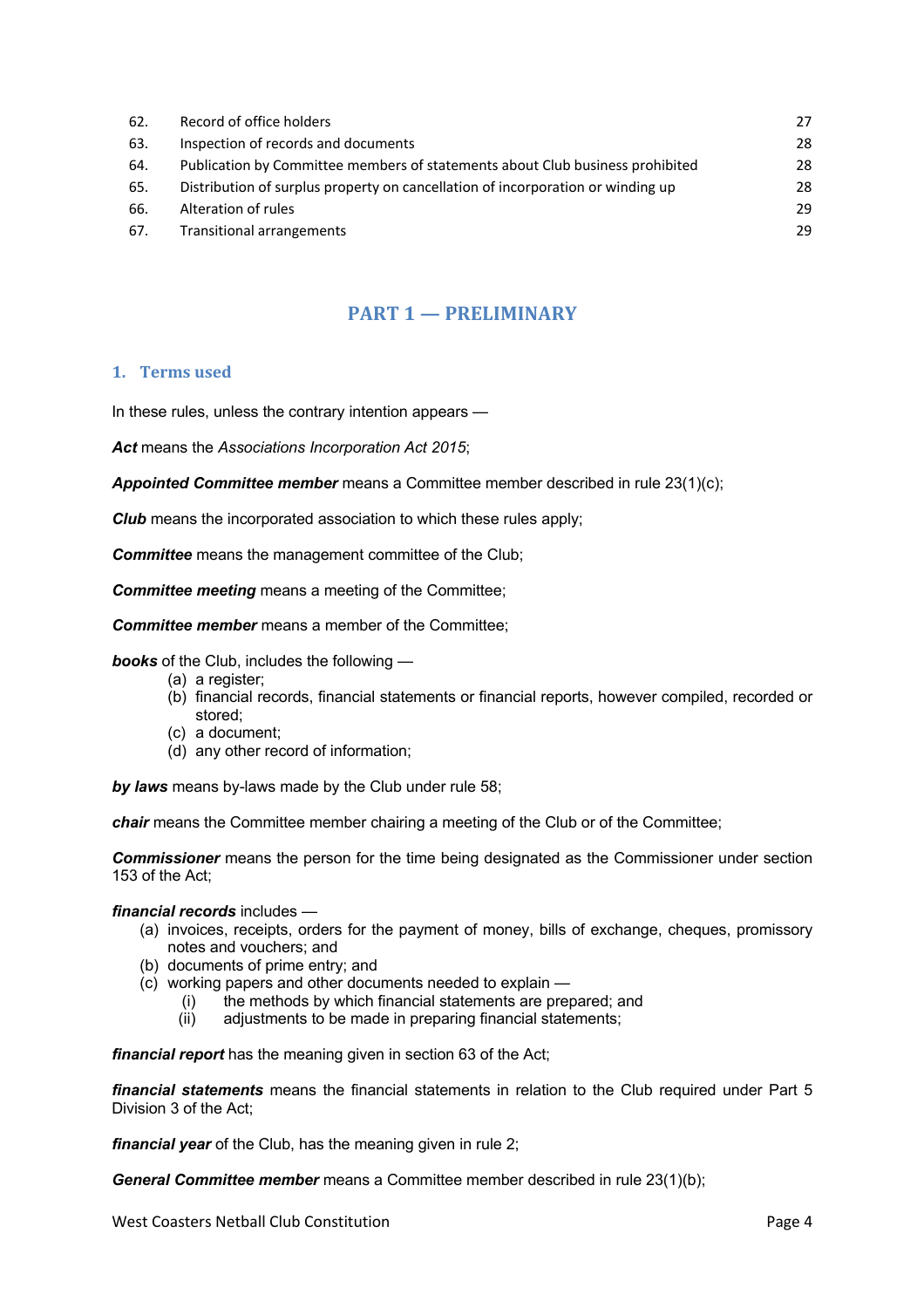*general meeting* of the Club, means a meeting of the Club that all members are entitled to receive notice of and to attend;

*member* means a member with the rights referred to in rule 8 and, for the purposes of Part 4, has the extended definition set out in rule 14;

*office holder* means a person undertaking a role set out in rule 23(2);

**PNA** means Perth Netball Association Incorporated

**president** means the committee member holding office as the president of the Club;

*register of members* means the register of members referred to in section 53 of the Act;

*rules* means these rules of the Club, as in force for the time being;

*secretary* means the Committee member holding office as the secretary of the Club;

*special general meeting* means a general meeting of the Club other than the annual general meeting;

*special resolution* means a resolution passed by the members at a general meeting in accordance with section 51 of the Act;

**subcommittee** means a subcommittee appointed by the Committee under rule 43(1)(a);

*tier 1 association* means an incorporated association to which section 64(1) of the Act applies;

*tier 2 association* means an incorporated association to which section 64(2) of the Act applies;

*tier 3 association* means an incorporated association to which section 64(3) of the Act applies;

*treasurer* means the Committee member holding office as the treasurer of the Club.

*vice president* means the committee member holding office as the vice president of the Club.

#### **2. Name of Club and Financial Year**

- (1) The Name of the Club is West Coasters Perth Region Netball Club Inc.
- (2) The financial year of the Club shall be the period of 12 months commencing on 1 October and ending on 30 September the following year.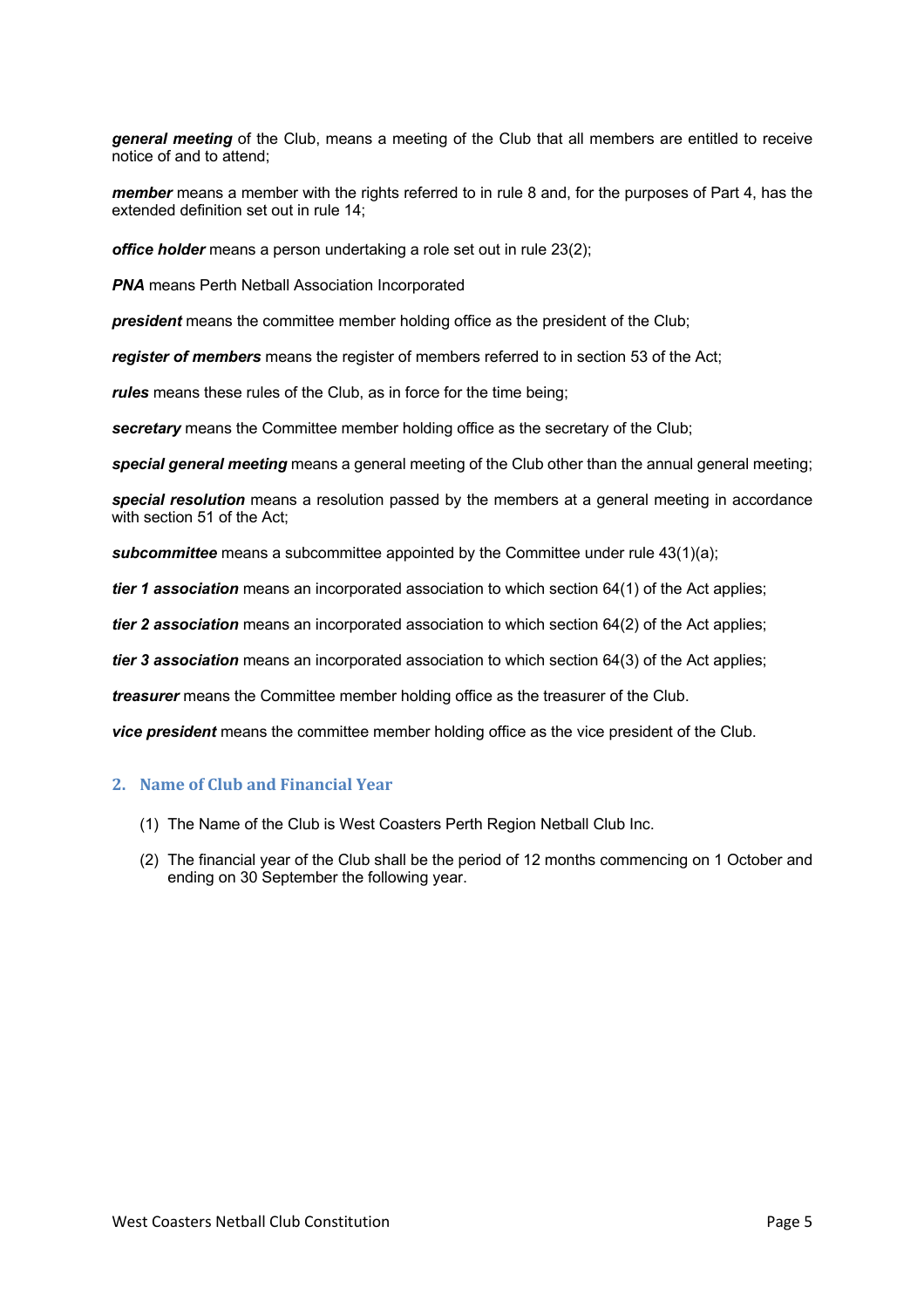## **PART 2 – CLUB TO BE NOT FOR PROFIT BODY AND OBIECTS**

#### **3. Not-for-profit body and Objects**

- (1) The property and income of the Club must be applied solely towards the promotion of the objects or purposes of the Club and no part of that property or income may be paid or otherwise distributed, directly or indirectly, to any member, except in good faith in the promotion of those objects or purposes.
- (2) A payment may be made to a member or Committee member out of the funds of the Club only if it is authorised under subrule (3).
- (3) A payment to a member or Committee member out of the funds of the Club is authorised if it is—
	- (a) the payment in good faith to the member or Committee member as reasonable remuneration for any services provided to the Club, or for goods supplied to the Club, in the ordinary course of business; or
	- (b) the payment of interest, on money borrowed by the Club from the member, at a rate not greater than the cash rate published from time to time by the Reserve Bank of Australia; or
	- (c) the payment of reasonable rent to the member for premises leased by the member to the Club; or
	- (d) the reimbursement of reasonable expenses properly incurred by the member or Committee member on behalf of the Club.
- (4) The Objects of the Club are:
	- (a) To establish and operate a netball club;
	- (b) To promote, develop, encourage and manage the game of Netball;
	- (c) To act for the members in all matters pertaining to Netball and to protect the interests of all members and participants;
	- (d) To abide by the official rules of the International Netball Federation and the interpretation thereof as determined by the International Netball Federation and /or Netball Australia;
	- (e) To affiliate with PNA;
	- (f) To do all things that may be necessary, conducive or incidental to the extension or implementation of the stated objects;
	- (g) To undertake any other activities not inconsistent with the above objects to enhance, promote or protect the interests of the Club.

## **PART 3 — MEMBERS**

#### **Division 1 — Membership**

#### **4. Eligibility for membership**

- (1) Any person who supports the objects or purposes of the Club is eligible to apply to become a member.
- (2) An individual who has not reached the age of 18 years is not eligible to apply for a class of membership that confers full voting rights.
- (3) All members that are, prior to the approval of these rules under the Act, members of the Club, shall be deemed to be members for the purposes of these rules, from the time of approval of these rules under the Act.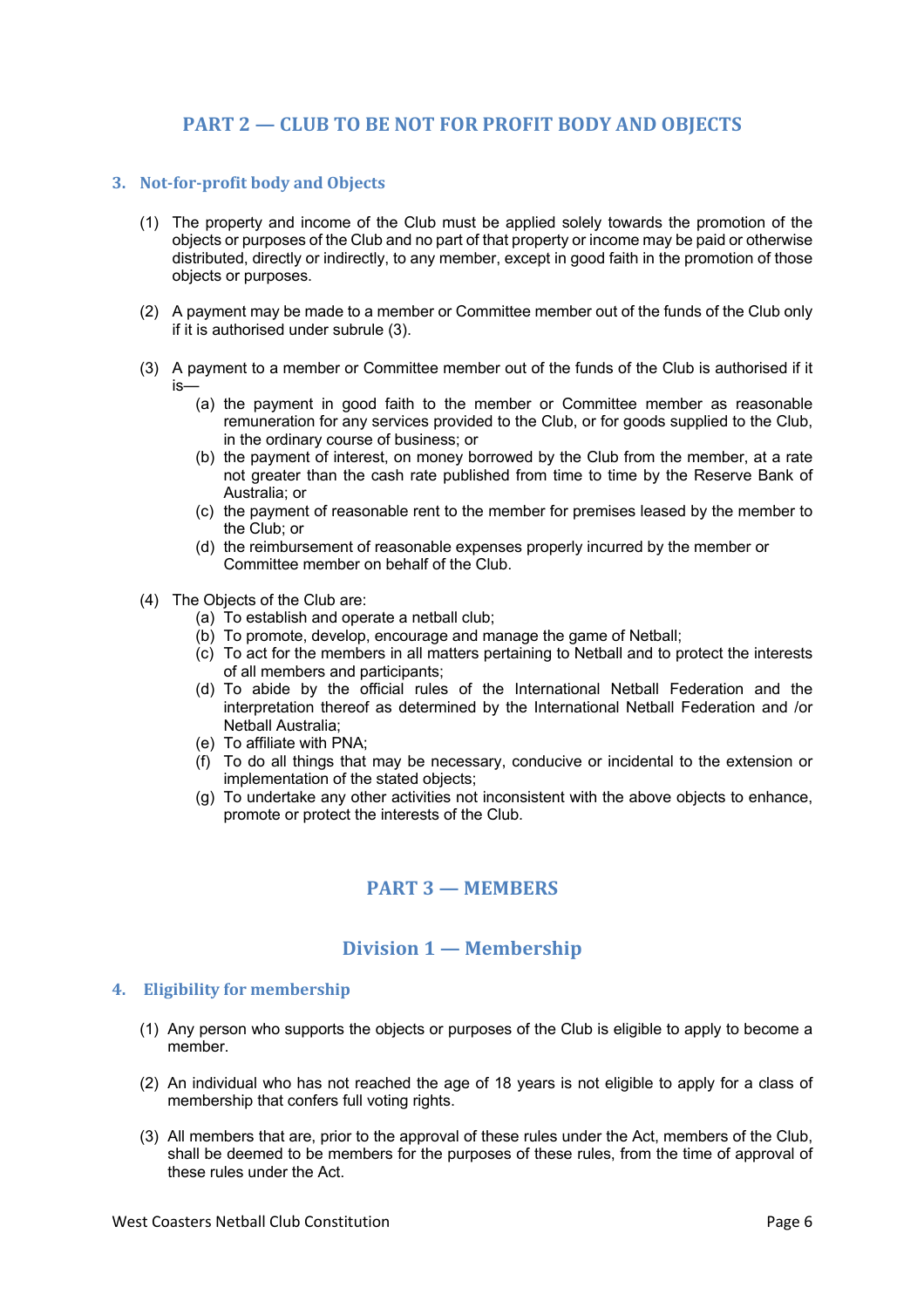#### **5.** Applying for membership

- (1) A person that wants to become a member must apply in writing (including by electronic means) to the Club on any prescribed form approved by the Committee from time to time.
- (2) Any application for membership must provide the information required to be submitted by the Committee and be accompanied by any application fee determined by the Committee to be appropriate from time to time.
- (3) The applicant must specify in the application the class of membership, if there is more than one, to which the application relates.

#### **6. Dealing with membership applications**

- (1) The Committee or delegate(s) thereof, must consider each application for membership of the Club and decide whether to accept or reject the application.
- (2) The consideration of an application may be delayed if it is considered that any matter relating to the application needs to be clarified by the applicant or that the applicant needs to provide further information in support of the application.
- (3) An application must not be accepted unless the applicant
	- (a) is eligible under rule 4; and
	- (b) has applied under rule 5.
- (4) An application may be rejected even if the applicant
	- (a) is eligible under rule 4; and
	- (b) has applied under rule 5.
- (5) An applicant will be advised of the decision to accept or reject the application, including but not limited to any electronic means of notification, including receiving an electronic receipt for payment (acceptance) or rejection of an electronic application form (rejection), as soon as practicable after making the decision.
- (6) If an application is rejected, the Committee is not required to give the applicant its reasons for doing so.

#### **7.** Becoming a member

- (1) An applicant for membership of the Club becomes a member when
	- (a) the applicant is advised of the decision to accept the application pursuant to rule 6(5); and
	- (b) the applicant pays any membership fees payable to the Club under rule 12.
- (2) Members acknowledge and agree that:
	- (a) these rules constitute a contract between each of them and the Club and that they are bound by these rules, the by-laws, policies, procedures and regulations of the Club;
	- (b) they shall comply with and observe these rules, the by-laws, policies, procedures and regulations of the Club and any determination, resolution or policy which may be made or passed by the Committee or any duly authorised sub-committee;
	- (c) by submitting to these rules, the by-laws, policies, procedures and regulations of the Club they are subject to the jurisdiction of the Club;
	- (d) these rules are made in pursuit of a common purpose, namely for the mutual and collective benefit of the Club, the members and sport of netball;
	- (e) these rules, the by-laws, policies, procedures and regulations of the Club are necessary and reasonable for promoting the objects and purposes of the Club;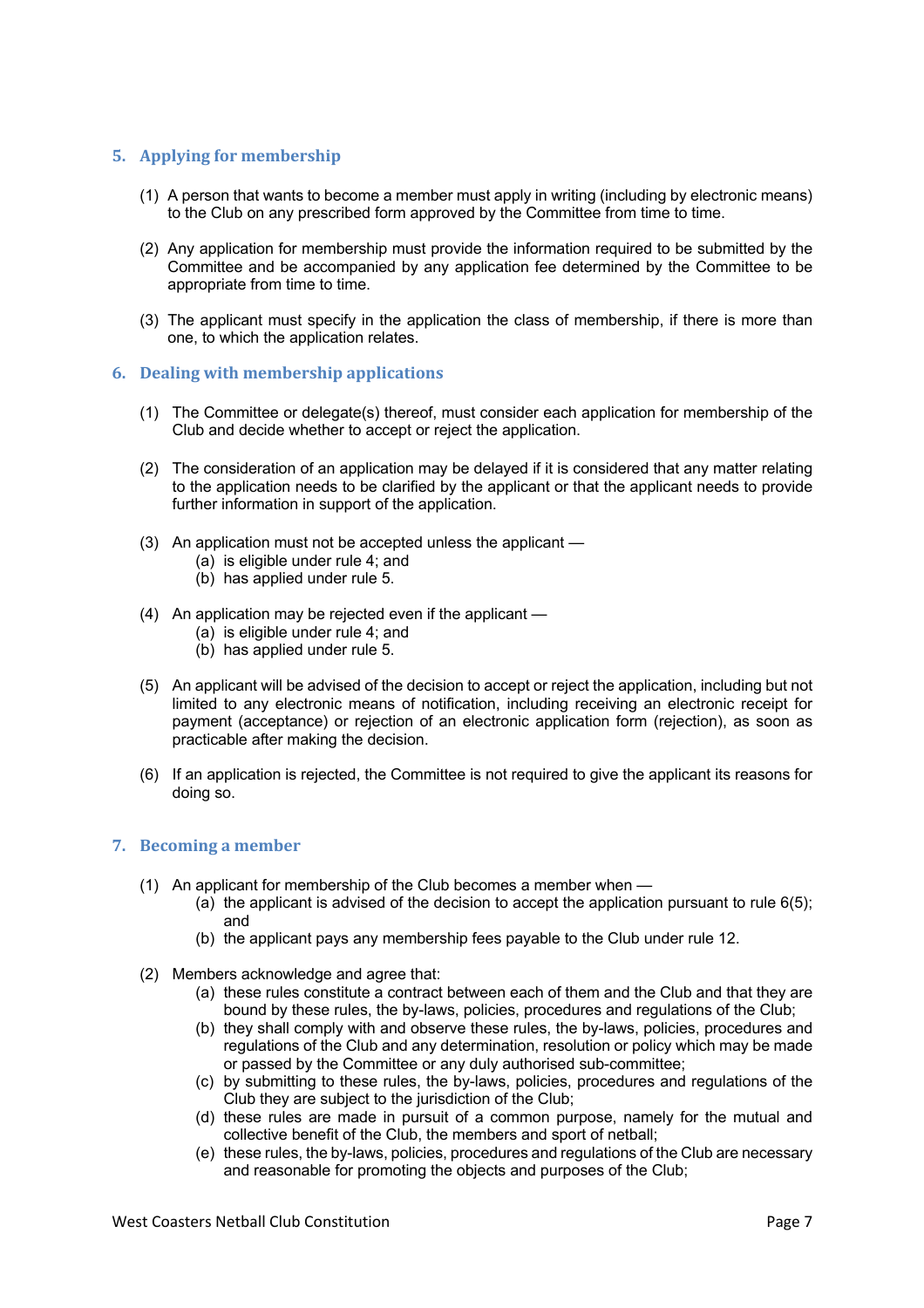- (f) neither membership of the Club nor these rules, give rise to:
	- (i) any proprietary right of members in, to or over the Club or its property or assets; (ii) subject to the Act and the Club acting in good faith, the right of members to natural justice unless expressly provided for in these rules; and
- (g) they are entitled to all benefits, advantages, privileges and services of Club membership.

#### **8. Classes of membership**

- (1) The Club shall consist of the following classes of members:
	- (a) Senior playing members being those members 18 years of age or older who play netball for the Club and, subject to this Constitution shall have the right to receive notice of general meetings and to be present, debate and vote at general meetings.
	- (b) Senior non-playing members being those members 18 years of age or older who are registered as senior members of the Club but do not play netball for the Club and, subject to this Constitution shall have the right to receive notice of general meetings and to be present, debate and vote at general meetings.
	- (c) Junior playing members being those members under 18 years of age who play netball for the Club and, subject to this Constitution shall have the right to receive notice of general meetings and to be present and debate but not vote at general meetings. One parent or legal guardian of a junior playing member may exercise one vote per junior playing member at general meetings.
	- (d) Junior non-playing members being those members under 18 years of age who are registered as junior members of the Club but do not play netball for the Club and, subject to this Constitution shall have the right to receive notice of general meetings and to be present and debate but not vote at general meetings. One parent or legal guardian of a junior non-playing member may exercise one vote per junior non-playing member at general meetings.
	- (e) Umpire members being those members who are registered as umpires of the Club and, subject to this Constitution shall have the right to receive notice of general meetings and to be present and debate but not vote at general meetings.
	- (f) Volunteer Members being those members who are registered as volunteers of the Club and, subject to this Constitution shall have the right to receive notice of general meetings and to be present and debate but not vote at general meetings.
	- (g) Life Members being those members admitted under Rule 8(2) who, subject to this Constitution shall have the right to receive notice of general meetings and to be present, debate and vote at general meetings.
- (2) Life Membership
	- (a) The Committee may appoint any natural person a Life Member.
	- (b) The criteria to be satisfied for the awarding of Life Membership and the process for nomination and appointment shall be contained within the Club's By-laws.
	- (c) At the time of adoption of this Constitution, the Life Members of the Club shall be those persons currently recognised by the Club as Life Members (if any).
- (3) The Committee may create additional classes of membership with certain rights and obligations subject to any additional class of membership that has voting rights being approved by resolution at a general meeting of the Club.

#### **9.** When membership ceases

- (1) A member ceases to be a member when any of the following takes place
	- (a) the member resigns from the Club under rule 10;
	- (b) the member is expelled from the Club under rule 15;
	- (c) the member ceases to be a member under rule 12(4).
- (2) The secretary must keep a record of the date on which the member ceased to be a member.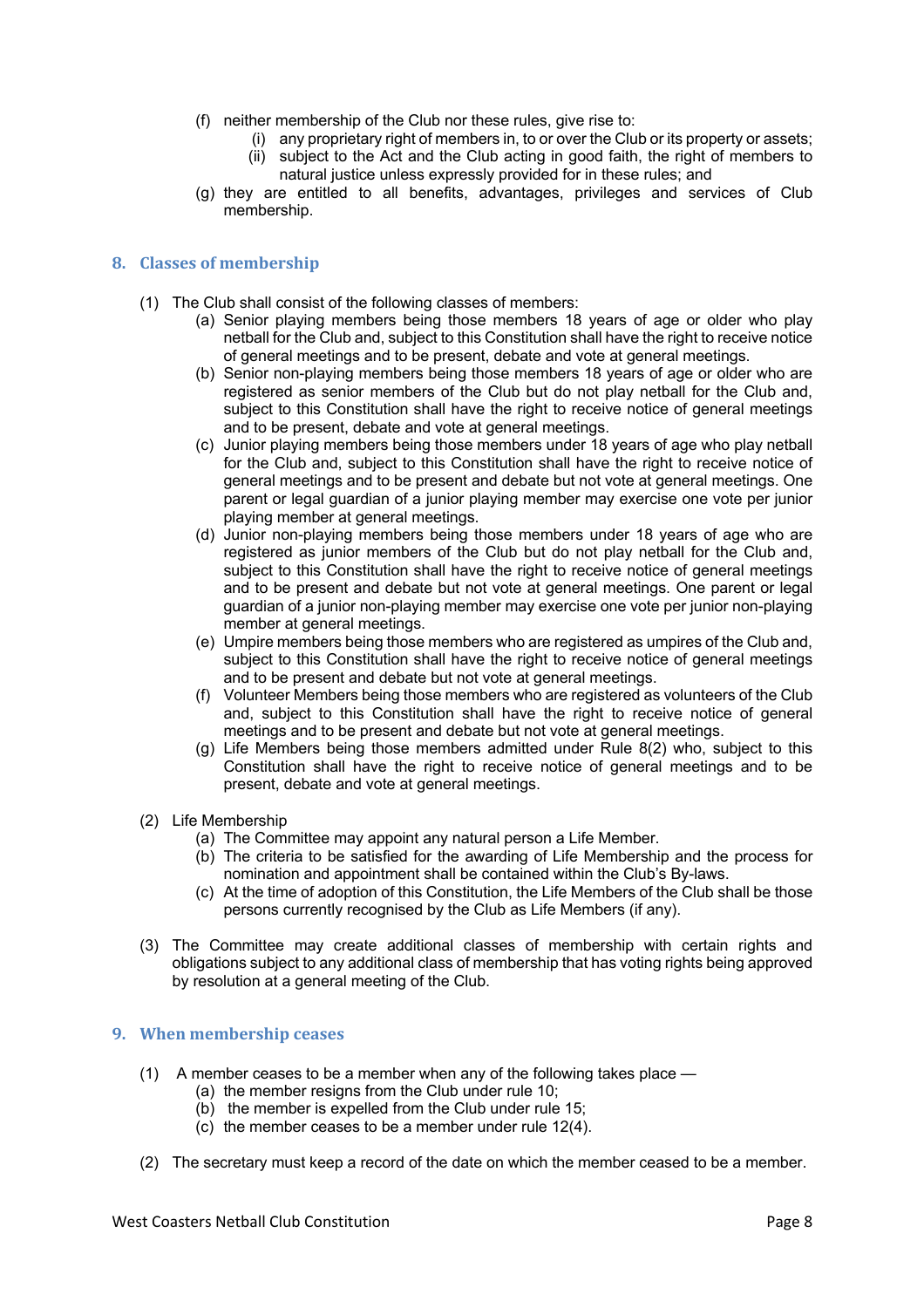#### **10. Resignation**

- (1) A member may resign from membership of the Club by giving written notice of the resignation to the secretary.
- (2) Resignation by a Member under subrule (1) takes effect (a) when the secretary receives the notice; or (b) if a later time is stated in the notice, at that later time.
	-
- (3) Resignation by failure to pay subscription
	- (a) Subject to subrule (4), a Member is taken to have resigned if:
		- (i) the Member's annual subscription (or any other debt owed to the Club) is outstanding on the first playing date of the current winter season; or
		- (ii) where no annual subscription is payable:
			- A. the Committee has made a written request to the Member to confirm that he or she wishes to remain a Member; and
			- B. the Member has not, within one month after receiving that request, confirmed in writing that he or she wishes to remain a Member.
- (4) Should a sufficient explanation be made to the Committee for the failure to pay the subscription or reason for not responding to a request, the Committee shall have the power to restore the Membership upon payment of the amount due (if any).
- (5) Discontinuance for Failure to Renew Membership of the Club (except Life Membership) is automatically discontinued if a Member (except a Life Member) has not reapplied for membership of the Club before the date set for renewal by the Committee.
- (6) Forfeiture of Rights

A Member who ceases to be a Member, for whatever reason, shall forfeit all right in and claim upon the Club and its property.

- (7) A member who has resigned from membership of the Club remains liable for any fees and or outstanding monies that are owed to the Club (the owed amount) at the time of resignation.
- (8) The owed amount may be recovered by the Club in a court of competent jurisdiction as a debt due to the Club.

#### **11. Rights not transferable**

The rights of a member are not transferable and end when membership ceases.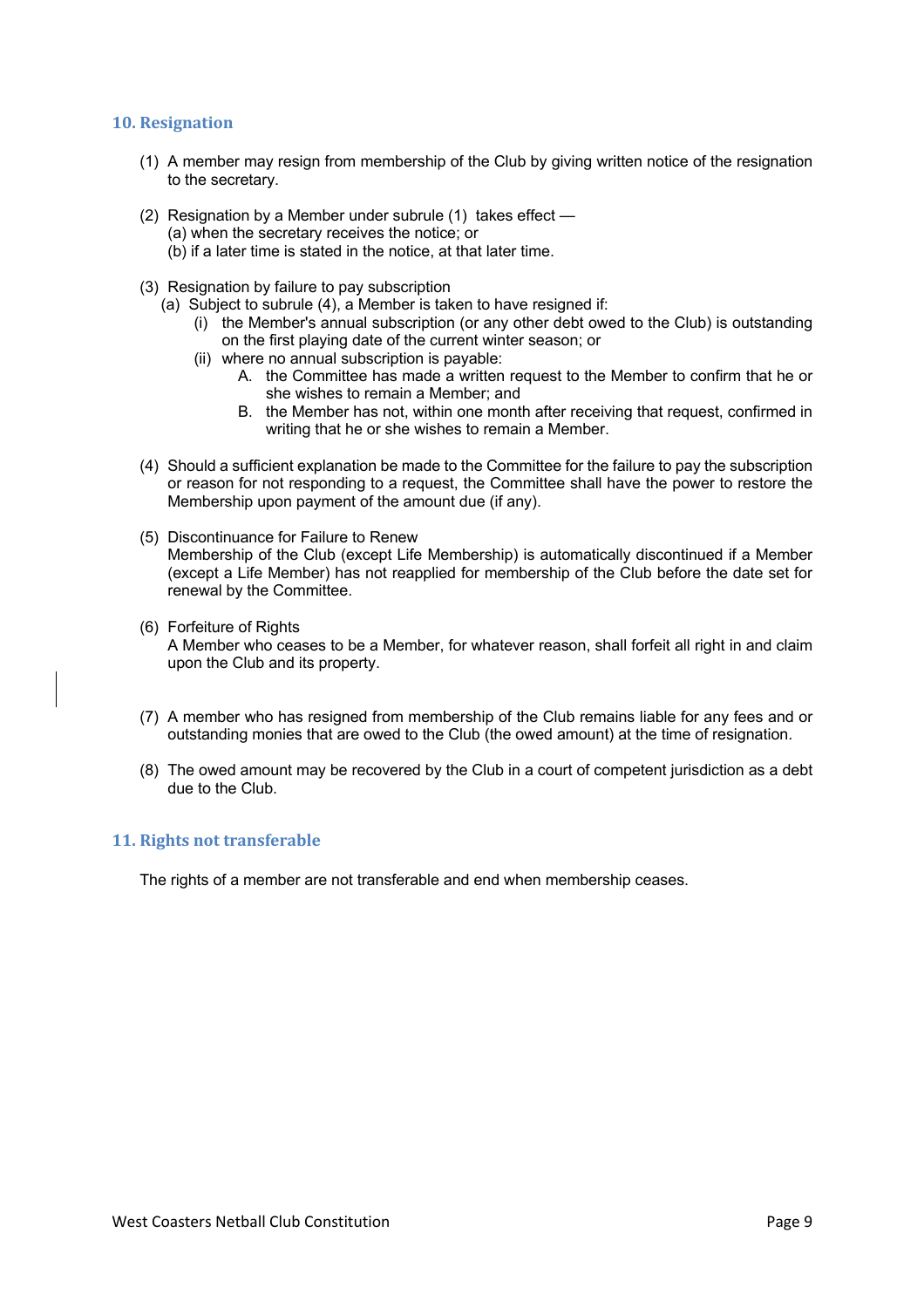## **Division 2 — M**e**mbership fees**

#### **12. Membership fees**

- (1) The Committee shall determine the entrance fee (if any) and the annual membership fee (if any) to be paid for membership of the Club.
- (2) The fees determined under subrule (1) may be different for different classes of membership.
- (3) A member must pay the entrance fee (if applicable) and annual membership fee to the treasurer, or another person authorised by the Committee to accept payments, (including payment through any approved electronic registration system) by the date determined by the Committee (the *due date*).
- (4) If a member has not paid the entrance fee (if applicable) and annual membership fee within the period of three months after the due date, the member ceases to be a member on the expiry of that period unless the Committee decides otherwise and is deemed to have resigned in accordance with rule 10(3).
- (5) If a person who has ceased to be a member under subrule (4) offers to pay the annual membership fee after the period referred to in that subrule has expired, the Committee may accept payment and reinstate the membership in accordance with rule 10(4).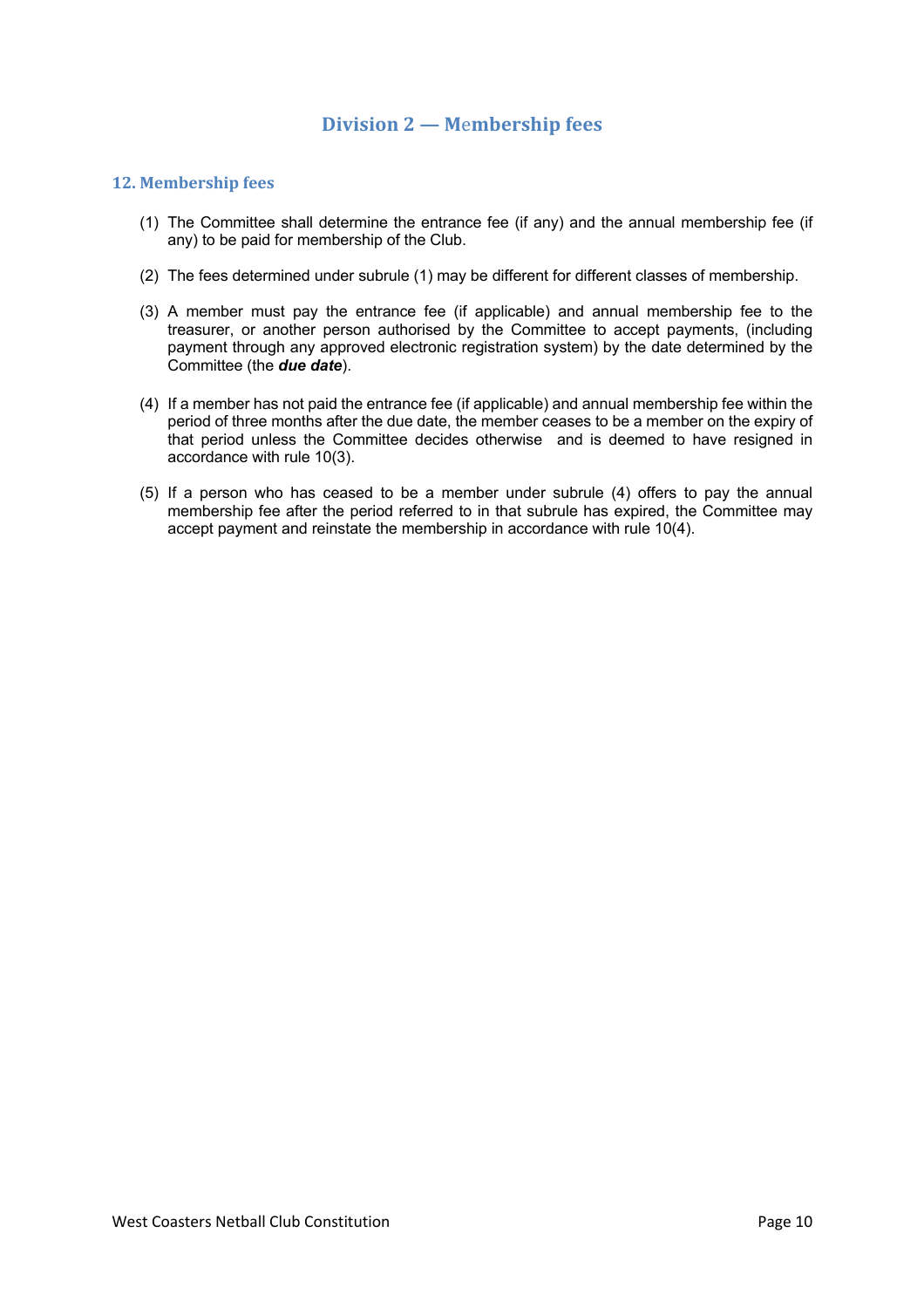## **Division 3 — Register of members**

#### **13. Register of members**

- (1) The secretary, or another person authorised by the Committee, is responsible for the requirements imposed on the Club under section 53 of the Act to maintain the register of members and record in that register any change in the membership of the Club.
- (2) In addition to the matters referred to in section 53(2) of the Act, the register of members must include the class of membership (if applicable) to which each member belongs and the date on which each member becomes a member.
- (3) The register of members must be kept at the secretary's place of residence, or at another place determined by the Committee or in an appropriate electronic cloud based (backed up) storage system.
- (4) A member who wishes to inspect the register of members must contact the secretary to make the necessary arrangements.
- $(5)$  If
	- (a) a member inspecting the register of members wishes to make a copy of, or take an extract from, the register under section 54(2) of the Act; or
	- (b) a member makes a written request under section 56(1) of the Act to be provided with a copy of the register of members,

the Committee may require the member to provide a statutory declaration setting out the purpose for which the copy or extract is required and declaring that the purpose is connected with the affairs of the Club.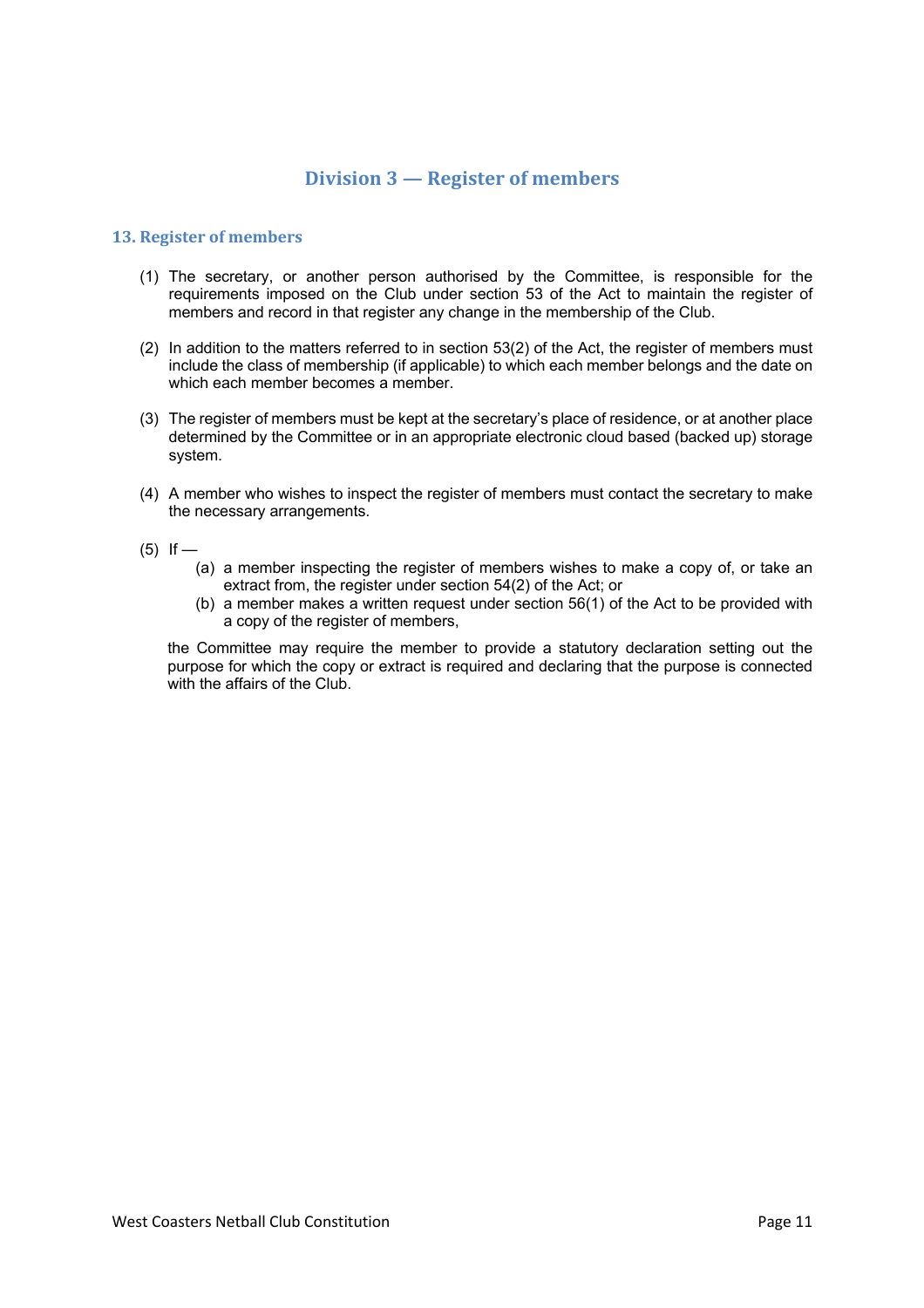## **PART 4 – DISCIPLINARY ACTION, DISPUTES AND MEDIATION**

## **Division 1 — Term used**

#### **14. Term used: member**

#### In this Part —

*member,* in relation to a member who is expelled from the Club, includes former member.

## **Division 2 — Disciplinary action**

#### **15. Suspension or expulsion**

- (1) The Committee may decide to suspend a member's membership or to expel a member from the Club if —
	- (a) the member contravenes any of these rules; or
	- (b) the member acts detrimentally to the interests of the Club.
- (2) The secretary must give the member written notice of the proposed suspension or expulsion at least 28 days before the Committee meeting at which the proposal is to be considered by the Committee.
- (3) The notice given to the member must state
	- (a) when and where the Committee meeting is to be held; and
	- (b) the grounds on which the proposed suspension or expulsion is based; and
	- (c) that the member, or the member's representative, may attend the meeting and will be given a reasonable opportunity to make written or oral (or both written and oral) submissions to the Committee about the proposed suspension or expulsion.
- (4) At the Committee meeting, the Committee must
	- (a) give the member, or the member's representative, a reasonable opportunity to make written or oral (or both written and oral) submissions to the Committee about the proposed suspension or expulsion; and
	- (b) give due consideration to any submissions so made; and
	- (c) decide
		- (i) whether or not to suspend the member's membership and, if the decision is to suspend the membership, the period of suspension; or
		- (ii) whether or not to expel the member from the Club.
- (5) A decision of the Committee to suspend the member's membership or to expel the member from the Club takes immediate effect.
- (6) The Committee must give the member written notice of the Committee's decision, and the reasons for the decision, within 7 days after the Committee meeting at which the decision is made.
- (7) A member whose membership is suspended or who is expelled from the Club may, within 7 days after receiving notice of the Committee's decision under subrule (6), give written notice to the secretary appealing the decision, and setting out the grounds of appeal.
- (8) If notice is given under subrule (7), the Club in a general meeting, having afforded the member the right to make verbal or written representations, may confirm or set aside the decision of the Committee.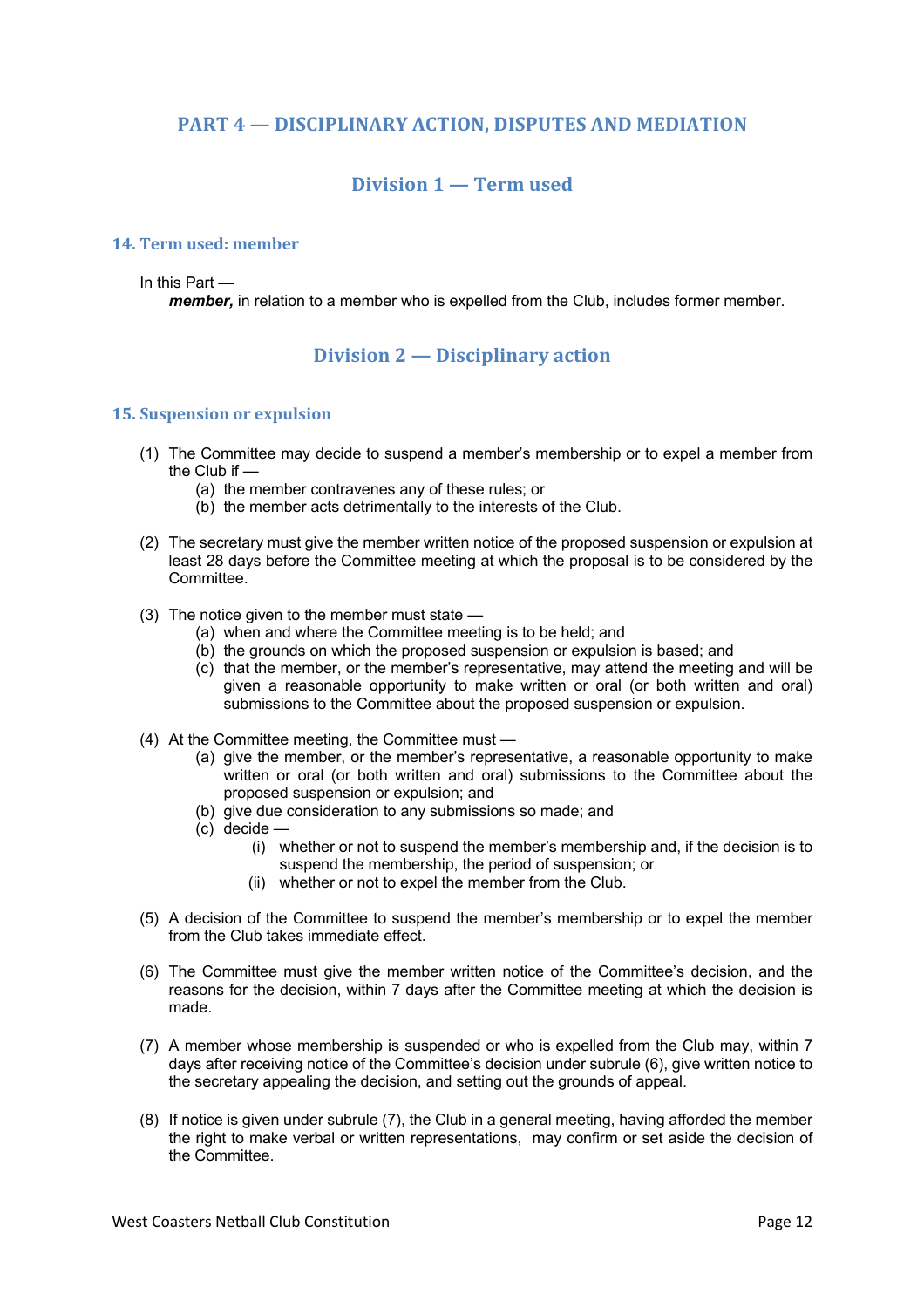#### **16. Consequences of suspension**

- (1) During the period a member's membership is suspended, the member
	- (a) loses any rights (including voting rights) arising as a result of membership; and
	- (b) is not entitled to a refund, rebate, relief or credit for membership fees paid, or payable, to the Club.
- (2) When a member's membership is suspended, the secretary must record in the register of members —
	- (a) that the member's membership is suspended; and
	- (b) the date on which the suspension takes effect; and
	- (c) the period of the suspension.
- (3) When the period of the suspension ends, the secretary must record in the register of members that the member's membership is no longer suspended.

## **Division 3 — Resolving disputes**

#### **17. Terms used**

In this Division —

*grievance procedure* means the procedures set out in this Division; *party to a dispute* includes a person –

- (a) who is a party to the dispute; and
	- (b) who ceases to be a member within 6 months before the dispute has come to the attention of each party to the dispute.

#### **18. Application of Division**

- (1) The procedure set out in this Division (the grievance procedure) applies to disputes
	- (a) between members; or
	- (b) between one or more members and the Club;

but does not apply to a member the subject of disciplinary action under rule 15.

#### **19. Parties to attempt to resolve dispute**

(1) The parties to a dispute must attempt to resolve the dispute between themselves within 14 days after the dispute has come to the attention of each party.

#### **20. How grievance procedure is started**

- (1) If the parties to a dispute are unable to resolve the dispute between themselves within the time required by rule 19, any party to the dispute may start the grievance procedure by giving written notice to the secretary of —
	- (a) the parties to the dispute; and
	- (b) the matters that are the subject of the dispute.

#### **21.** Determination of dispute

(1) Any dispute arising under these rules that cannot be resolved between the parties themselves, shall be determined in accordance with the relevant and applicable PNA, Netball WA, or Netball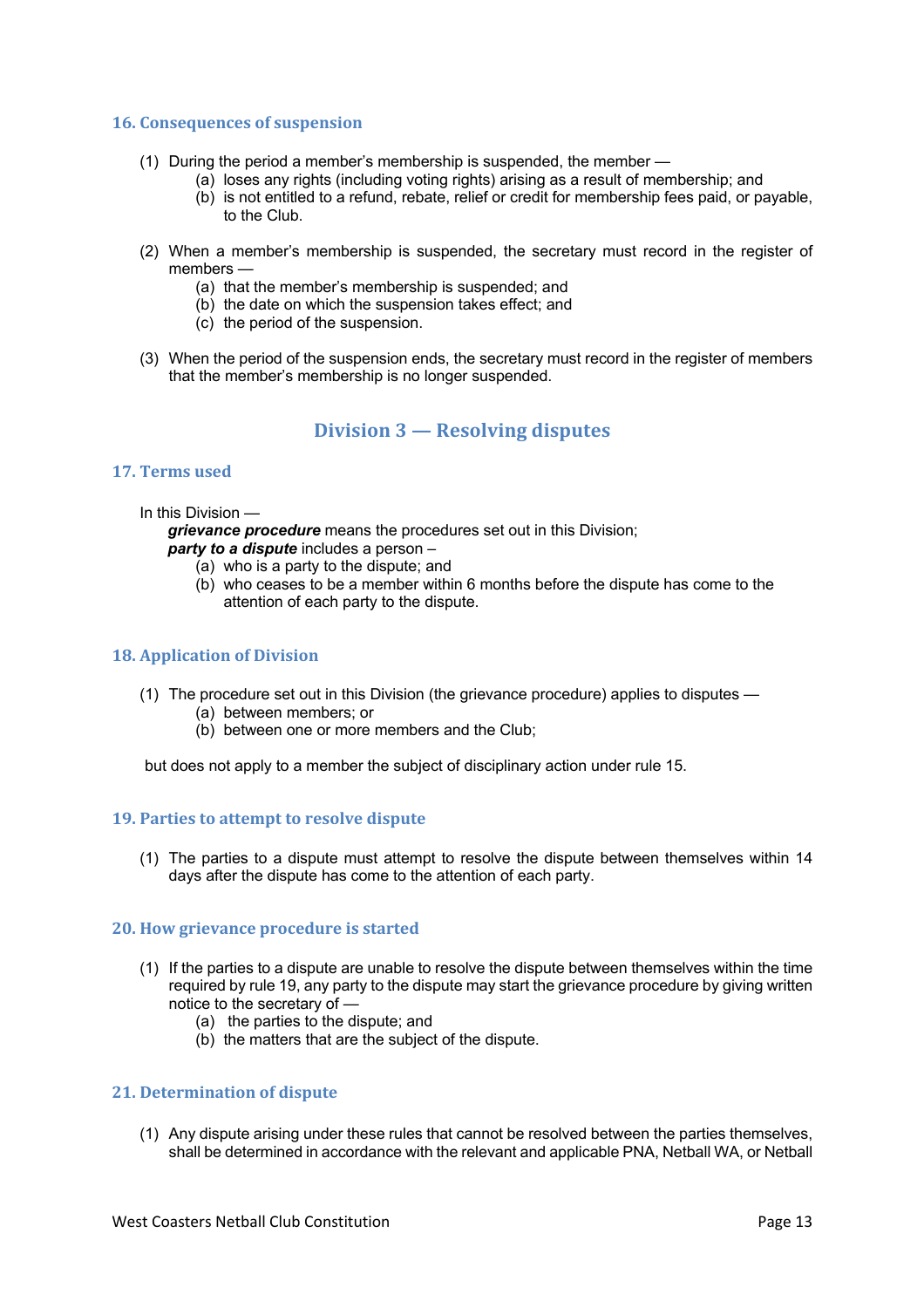Australia dispute resolution procedures as contained within the relevant by-laws, policies and procedures of those organisations.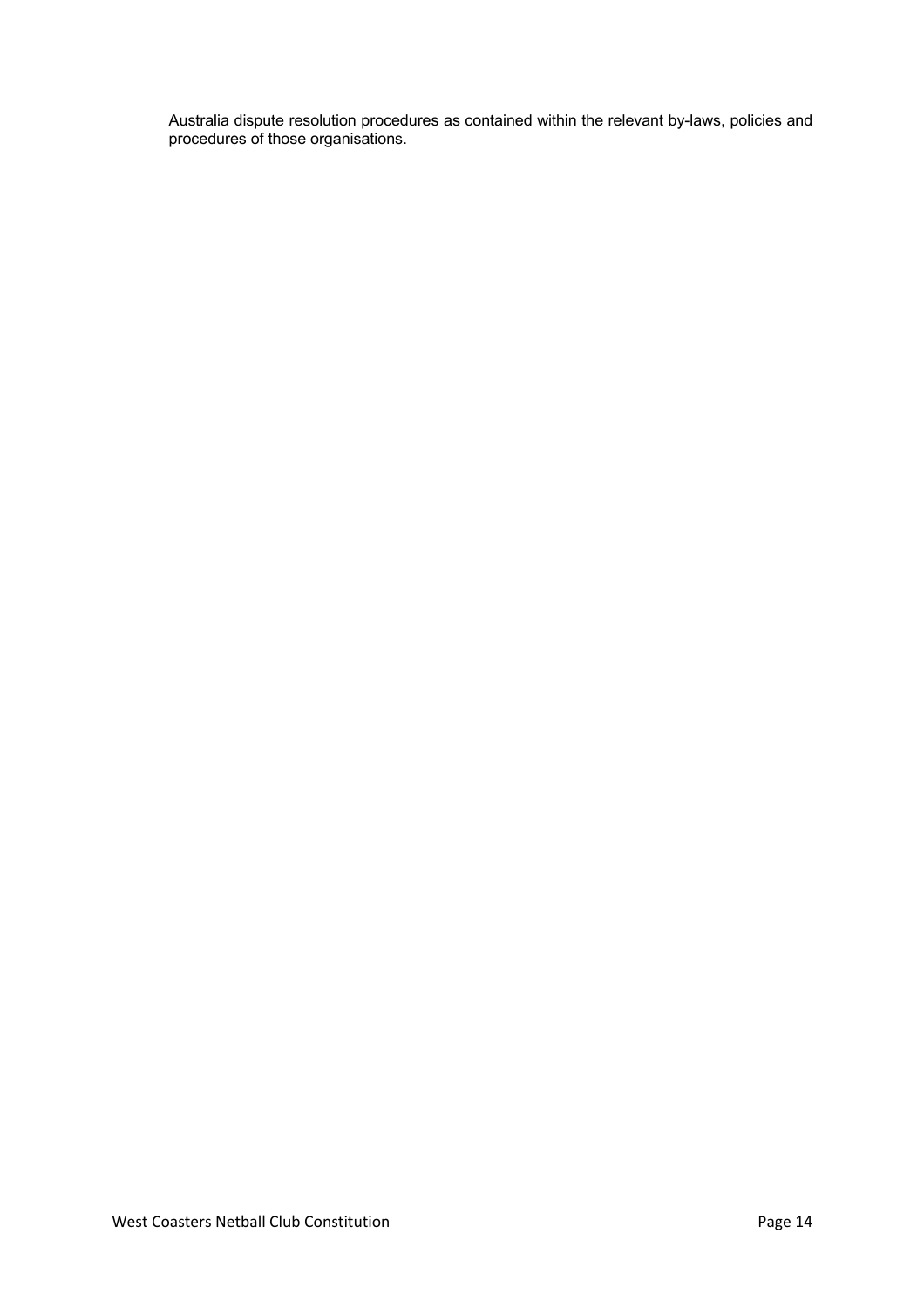## **PART 5 — COMMITTEE**

## **Division 1 — Powers of Committee**

#### **22. Committee**

- (1) The Committee members are the persons who, as the management committee of the Club, have the power to manage the affairs of the Club.
- (2) Subject to the Act, these rules, the by-laws (if any) and any resolution passed at a general meeting, the Committee has power to do all things necessary or convenient to be done for the proper management of the affairs of the Club.
- (3) The Committee must take all reasonable steps to ensure that the Club complies with the Act, these rules and the by-laws (if any).

## **Division 2 – Composition of Committee and duties of members**

#### **23. Committee members**

- (1) The Committee members shall consist of
	- (a) the office holders of the Club; and
	- (b) up to four (4) general Committee members that may be allocated specific roles or positions at the Club – e.g. Registrar (General Committee members); and
	- (c) up to two (2) Committee members, to be appointed by the Committee members referred to in rule 23(1)(a) and 23(1)(b) (Appointed Committee members).
- (2) The following are the office holders of the Club
	- (a) the president;
	- (b) the vice president
	- (c) the secretary;
	- (d) the treasurer.
- (3) A person may be a Committee member if the person is an individual who has reached 18 years of age.
- (4) A person must not hold more than one of the offices mentioned in subrule (2) at the same time.
- (5) The office holders of the Club and the General Committee members must be members of the Club as defined in these rules.
- (6) The Appointed Committee members need not be members of the Club.

#### **24. President**

- (1) It is the duty of the president to consult with the secretary regarding the business to be conducted at each Committee meeting and general meeting.
- (2) The president has the powers and duties relating to convening and presiding at Committee meetings and presiding at general meetings provided for in these rules.

#### **25. Secretary**

(1) The secretary has the following duties —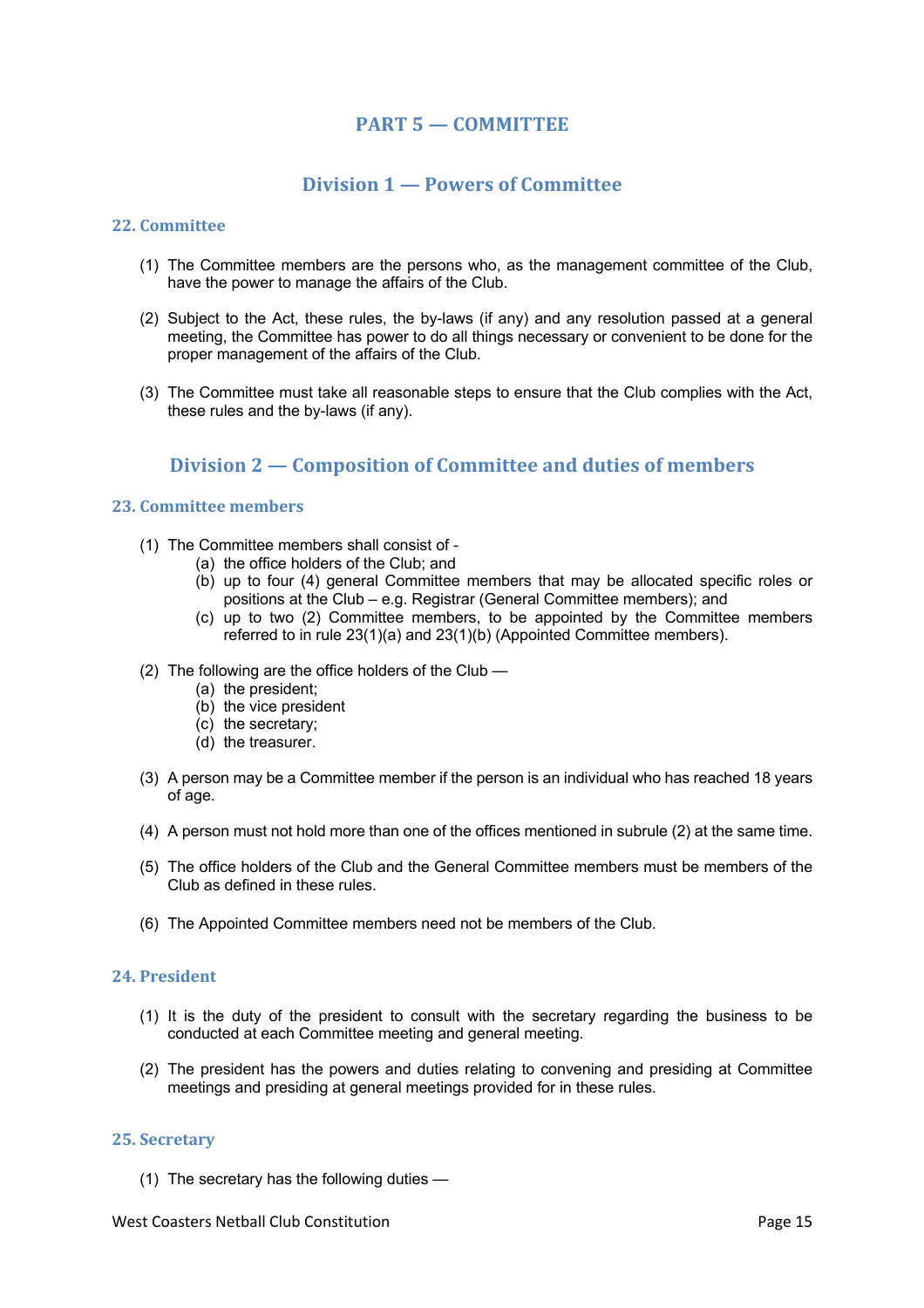- (a) dealing with the Club's correspondence;
- (b) consulting with the president regarding the business to be conducted at each Committee meeting and general meeting;
- (c) preparing the notices required for meetings and for the business to be conducted at meetings;
- (d) unless another member is authorised by the Committee to do so, complying with the Club's annual reporting obligations to the relevant government department;
- (e) ensuring the Club's contact information with the relevant government department is current and any changes are advised as soon as practicable;
- (f) unless another member is authorised by the Committee to do so, maintaining on behalf of the Club the register of members, and recording in the register any changes in the membership, as required under section 53(1) of the Act;
- (g) maintaining on behalf of the Club an up-to-date copy of these rules, as required under section 35(1) of the Act:
- (h) unless another member is authorised by the Committee to do so, maintaining on behalf of the Club a record of Committee members and other persons authorised to act on behalf of the Club, as required under section 58(2) of the Act;
- (i) ensuring the safe custody of the books of the Club, other than the financial records, financial statements and financial reports, as applicable to the Club;
- (j) maintaining full and accurate minutes of Committee meetings and general meetings,
- (k) unless another member is authorised by the Committee to do so, maintaining on behalf of the Club a Working With Children Register;
- (l) carrying out any other duty given to the secretary under these rules or by the Committee.

#### **26. Treasurer**

- (1) The treasurer has the following duties
	- (a) ensuring that any amounts payable to the Club are collected and issuing receipts if required for those amounts in the Club's name;
	- (b) ensuring that any amounts paid to the Club are credited to the appropriate account of the Club, as directed by the Committee;
	- (c) ensuring that any payments to be made by the Club that have been authorised by the Committee or at a general meeting are made on time;
	- (d) ensuring that the Club complies with the relevant requirements of Part 5 of the Act;
	- (e) ensuring the safe custody of the Club's financial records, financial statements and financial reports, as applicable to the Club;
	- (f) if the Association is a tier 1 association, coordinating the preparation of the Association's financial statements before their submission to the Association's annual general meeting;
	- (g) if the Association is a tier 2 association or tier 3 association, coordinating the preparation of the Association's financial report before its submission to the Association's annual general meeting;
	- (h) providing any assistance required by an auditor or reviewer conducting an audit or review of the Club's financial statements or financial report under Part 5 Division 5 of the Act;
	- (i) carrying out any other duty given to the treasurer under these rules or by the **Committee**

## **Division 3 – Election of Committee members and tenure of office**

#### **27. How members become Committee members**

- (1) A person becomes a Committee member if the person
	- (a) is elected to the Committee at a general meeting; or
	- (b) is appointed to the Committee under rule  $23(1)(c)$ ; or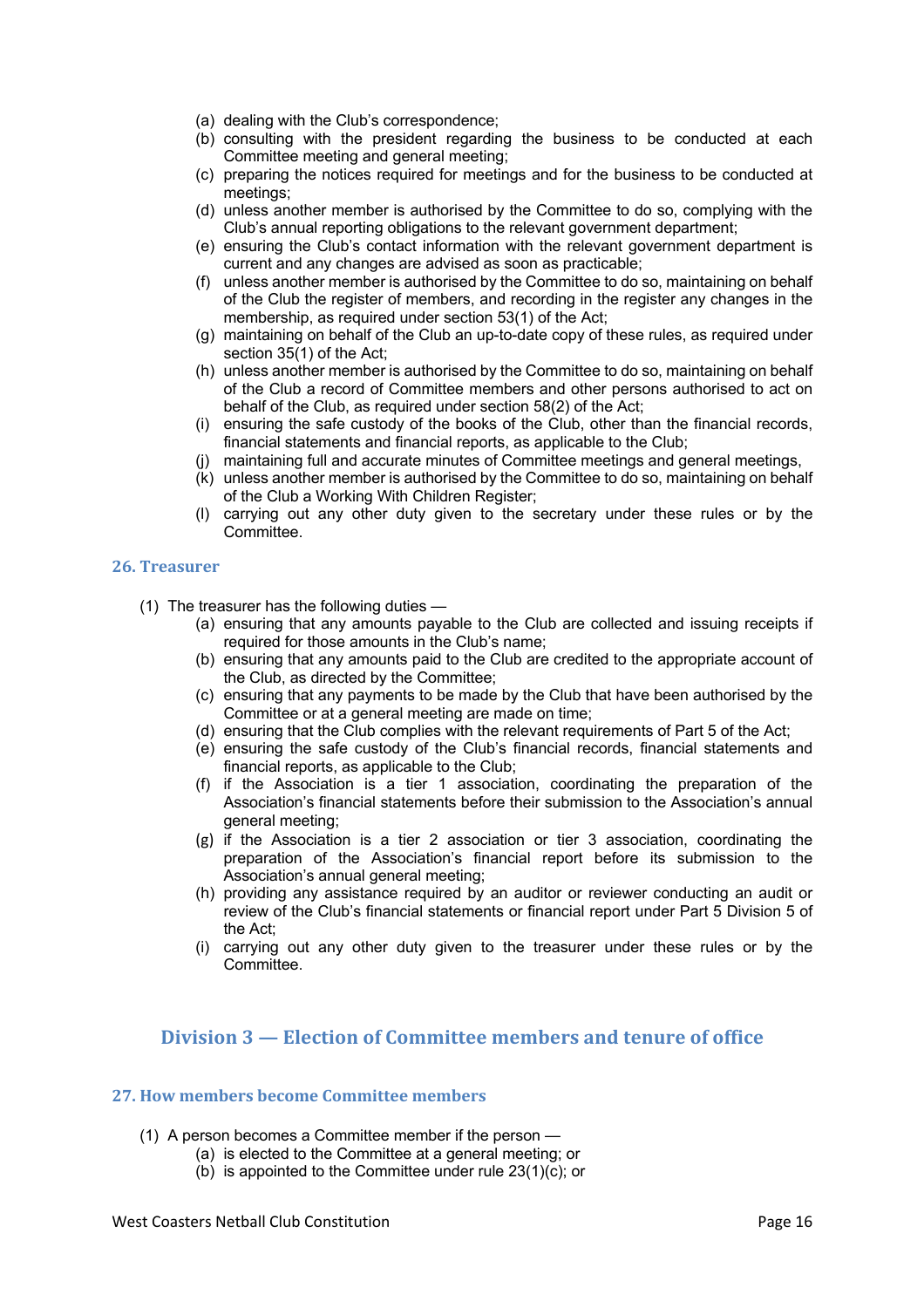(c) is appointed by the Committee to fill a casual vacancy under rule 33.

#### **28. Nomination of Committee members**

- (1) At least 21 days before an annual general meeting, the secretary must send written notice to all the members —
	- (a) calling for nominations for election to the Committee; and
	- (b) stating the date by which nominations must be received by the secretary to comply with subrule (2).
- (2) A person who wishes to be considered for election to the Committee at the annual general meeting must nominate for election by sending written notice, endorsed by the nominee and another voting member, to the secretary at least 5 clear days before the annual general meeting.

#### **29. Election of office holders**

- (1) At the annual general meeting, a separate election must be held for each position of office holder of the Club and the General Committee member positions.
- (2) If there is no nomination for a position, the chair of the meeting may call for nominations from the members at the meeting.
- (3) If only one member has nominated for a position, the members at the meeting must nevertheless still vote in accordance with procedures that have been determined by the Committee to decide whether the member should be elected to the position.
- (4) If more than one member has nominated for a position, the members at the meeting must vote in accordance with procedures that have been determined by the Committee to decide who is to be elected to the position.
- (5) Each member present and entitled to vote at the meeting may vote for one member who has nominated for the position.
- (6) A member who has nominated for the position may vote for himself or herself.
- (7) If there is no nomination for a position, the position shall be declared vacant.
- (8) On the election of a new president, the new president may take over as the chair of the meeting.

#### **30. Term of office**

- (1) The term of office of a Committee member begins when the member
	- (a) is elected at an annual general meeting or under subrule 31(3)(b); or
	- (b) is appointed under Rule 23(1)(c); or
	- (c) is appointed to fill a casual vacancy under rule 33.
- (2) Subject to rule 32, a Committee member holds office until the positions on the Committee are declared vacant at the next annual general meeting.
- (3) A Committee member may be re-elected.

#### **31. Resignation and removal from office**

(1) A Committee member may resign from the Committee by written notice given to the secretary or, if the resigning member is the secretary, given to the president.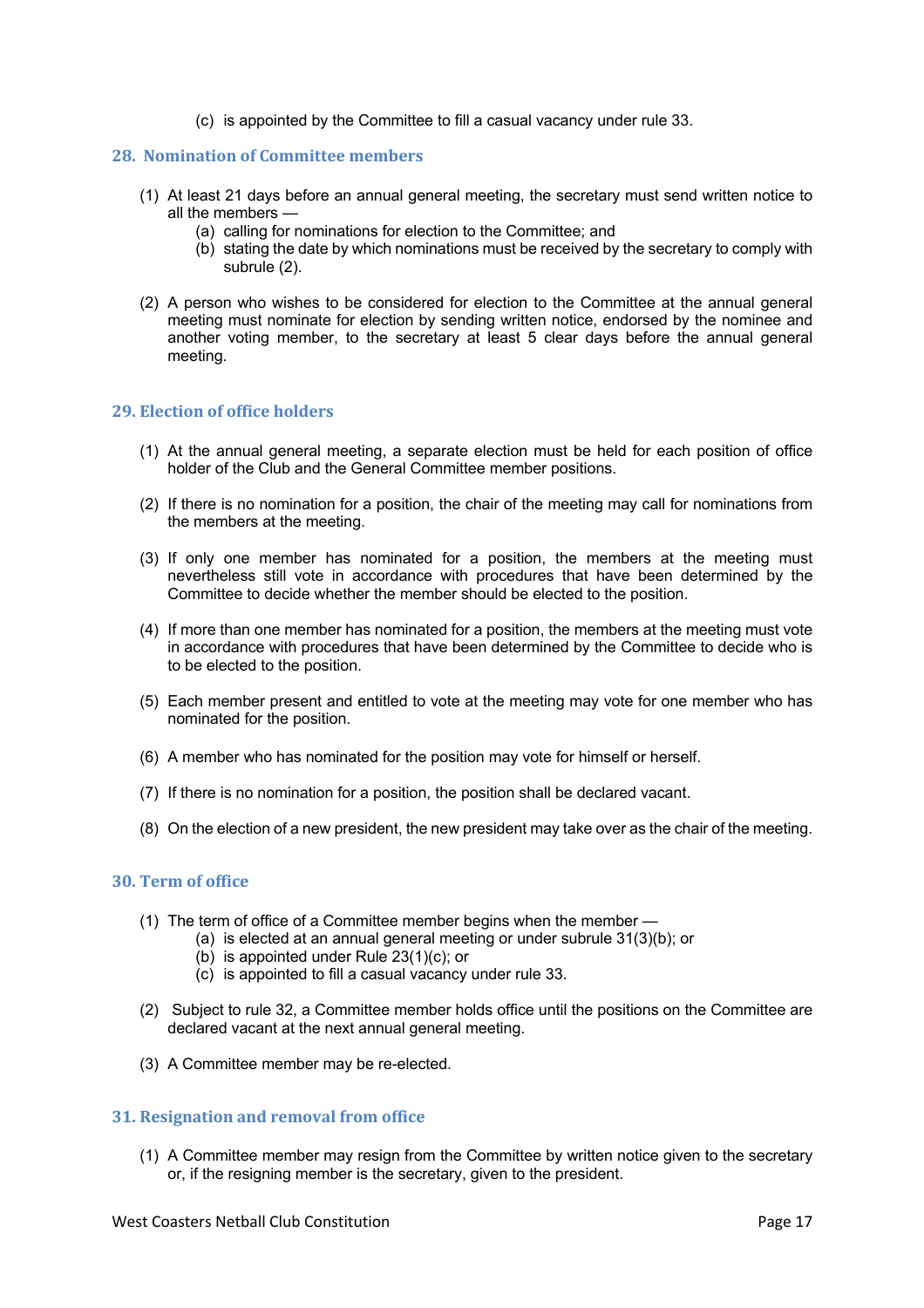- (2) The resignation takes effect
	- (a) when the notice is received by the secretary or president; or
	- (b) if a later time is stated in the notice, at the later time.
- (3) At a general meeting, the Club may by resolution
	- (a) remove a Committee member from office; and
	- $(b)$  elect a member who is eligible under rules 23(3) and 23(5) to fill the vacant position.
- (4) A Committee member who is the subject of a proposed resolution under subrule (3)(a) may make written representations (of a reasonable length) to the secretary or president and may ask that the representations be provided to the members.
- (5) The secretary or president may give a copy of the representations to each member or, if they are not so given, the Committee member may require them to be read out at the general meeting at which the resolution is to be considered.

#### **32. When membership of Committee ceases**

- (1) A person ceases to be a Committee member if the person
	- (a) dies or otherwise ceases to be a member; or
	- (b) resigns from the Committee or is removed from office under rule 31; or
	- (c) becomes ineligible to accept an appointment or act as a Committee member under section 39 of the Act;
	- (d) becomes permanently unable to act as a Committee member because of a mental or physical disability; or
	- (e) fails to attend three (3) consecutive Committee meetings, of which the person has been given notice, without having notified the Committee that the person will be unable to attend.
	- (f) In the case of an officeholder or General Committee member, fails to maintain membership.

#### **33. Filling casual vacancies**

- (1) The Committee may appoint a member who is eligible under rules 23(3) and 23(5) to fill a position on the Committee that —
	- (a) has become vacant under rule 32; or
	- (b) was not filled by election at the most recent annual general meeting or under rule 31(3)(b).
- (2) If the position of secretary becomes vacant, the Committee must appoint a member who is eligible under rules 23(3) and 23(5) to fill the position as soon as practicable after the vacancy arises.
- (3) If the position of treasurer becomes vacant, the Committee must appoint a member who is eligible under rules 23(3) and 23(5) to fill the position as soon as practicable after the vacancy arises.
- (4) Subject to the requirement for a quorum under rule 40, the Committee may continue to act despite any vacancy in its membership.
- (5) If there are fewer Committee members than required for a quorum under rule 40, the Committee may act only for the purpose of —
	- (a) appointing Committee members under this rule; or
	- (b) convening a general meeting.

#### **34. Validity of acts**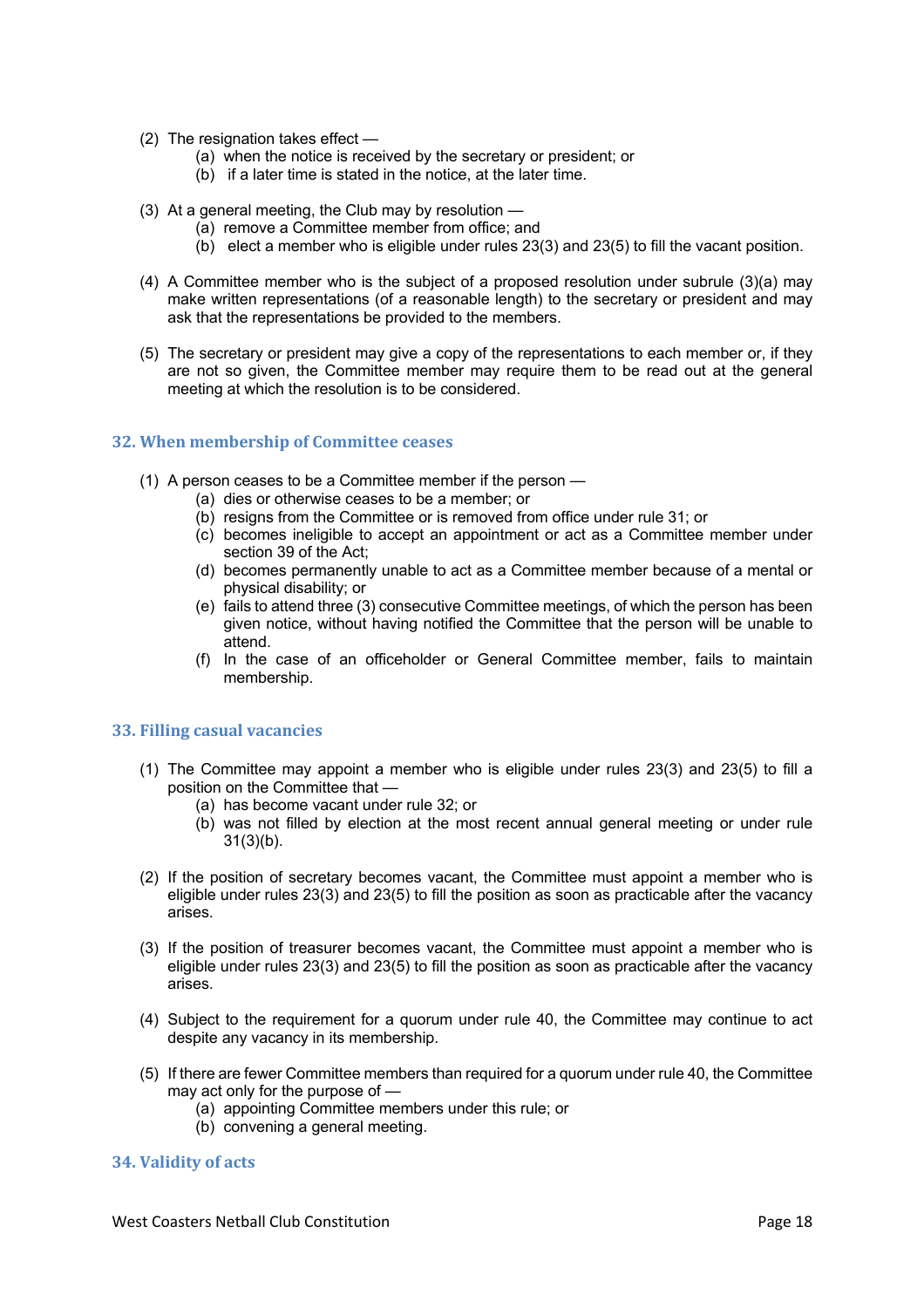(1) The acts of a Committee or subcommittee, or of a Committee member or member of a subcommittee, are valid despite any defect that may afterwards be discovered in the election, appointment or qualification of a Committee member or member of a subcommittee.

#### **35. Payments to Committee members**

 $(1)$  In this rule —

*Committee member* includes a member of a subcommittee; *Committee meeting* includes a meeting of a subcommittee.

(2) A Committee member is entitled to be paid out of the funds of the Club for any out-of-pocket expenses in connection with the Club's business.

## **Division 4 — Committee meetings**

#### **36. Committee meetings**

- (1) The Committee must meet at least four (4) times in each year on the dates and at the times and places determined by the Committee.
- (2) The date, time and place of the first Committee meeting must be determined by the Committee members as soon as practicable after the annual general meeting at which the Committee members are elected.

#### **37. Notice of Committee meetings**

- (1) Notice of each Committee meeting must be given to each Committee member at least 48 hours before the time of the meeting.
- (2) The notice must state the date, time and place of the meeting and must describe the general nature of the business to be conducted at the meeting.
- (3) Unless subrule (4) applies, the only business that may be conducted at the meeting is the business described in the notice.
- (4) Urgent business that has not been described in the notice may be conducted at the meeting if the Committee members at the meeting unanimously agree to treat that business as urgent.

#### **38. Procedure and order of business**

- (1) The president or, in the president's absence, the vice president must preside as chair of each Committee meeting.
- (2) If the president and vice president are absent or are unwilling to act as chair of a meeting, the Committee members at the meeting must choose one of them to act as chair of the meeting.
- (3) The procedure to be followed at a Committee meeting must be determined from time to time by the Committee.
- (4) The order of business at a Committee meeting may be determined by the Committee members at the meeting.
- (5) A member or other person who is not a Committee member may attend a Committee meeting if invited to do so by the Committee.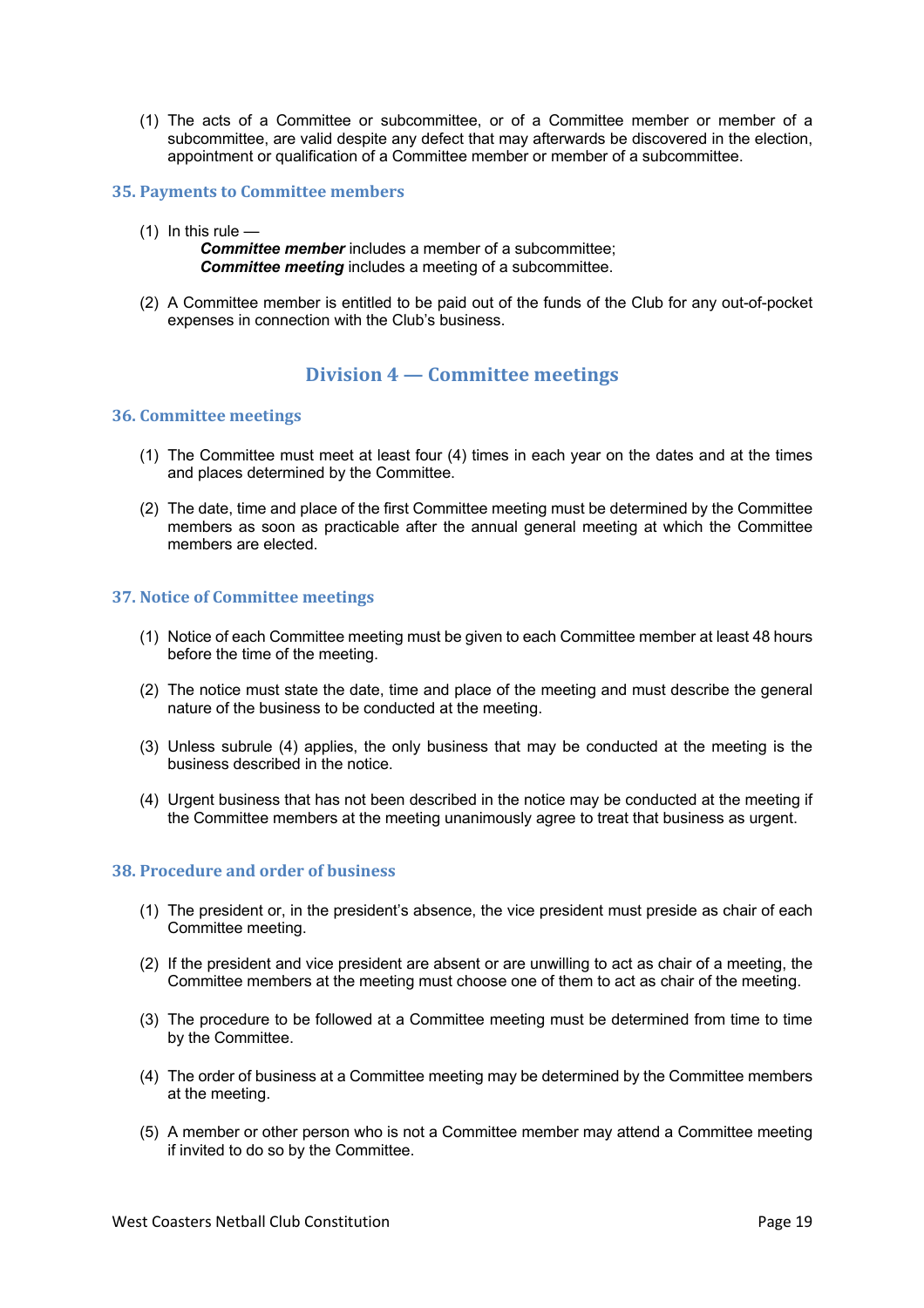- (6) A person invited under subrule (5) to attend a Committee meeting
	- (a) has no right to any agenda, minutes or other document circulated at the meeting; and
	- (b) must not comment about any matter discussed at the meeting unless invited by the Committee to do so; and
	- (c) cannot vote on any matter that is to be decided at the meeting.

#### **39. Use of technology to be present at Committee meetings**

- (1) The presence of a Committee member at a Committee meeting need not be by attendance in person but may be by that Committee member and each other Committee member at the meeting being simultaneously in contact by telephone or other means of instantaneous communication.
- (2) A member who participates in a Committee meeting as allowed under subrule (1) is taken to be present at the meeting and, if the member votes at the meeting, the member is taken to have voted in person.

#### **40. Quorum for Committee meetings**

(1) Subject to rule 33(5), no business is to be conducted at a Committee meeting unless a quorum of not less than three (3) Committee members on the Committee at that point in time is present.

#### **41. Voting at Committee meetings**

- (1) Each Committee member present at a Committee meeting has one vote on any question arising at the meeting.
- (2) A motion is carried if a majority of the Committee members present at the Committee meeting vote in favour of the motion.
- (3) If the votes are divided equally on a question, the chair of the meeting shall have a second or casting vote.
- (4) A vote may take place by the Committee members present indicating their agreement or disagreement or by a show of hands, unless the Committee decides that a secret ballot is needed to determine a particular question.
- (5) If a secret ballot is needed, the chair of the meeting must decide how the ballot is to be conducted.

#### **42. Minutes of Committee meetings**

- (1) The Committee must ensure that minutes are taken and kept of each Committee meeting.
- (2) The minutes must record the following
	- (a) the names of the Committee members present at the meeting;
	- (b) the name of any person attending the meeting under rule 38(5);
	- (c) the business considered at the meeting;
	- (d) any motion on which a vote is taken at the meeting and the result of the vote.
- (3) The minutes of a Committee meeting must be entered in the Club's minute book (which may be in electronic format) within 30 days after the meeting is held.
- (4) The president must ensure that the minutes of a Committee meeting are reviewed and signed or approved as correct by —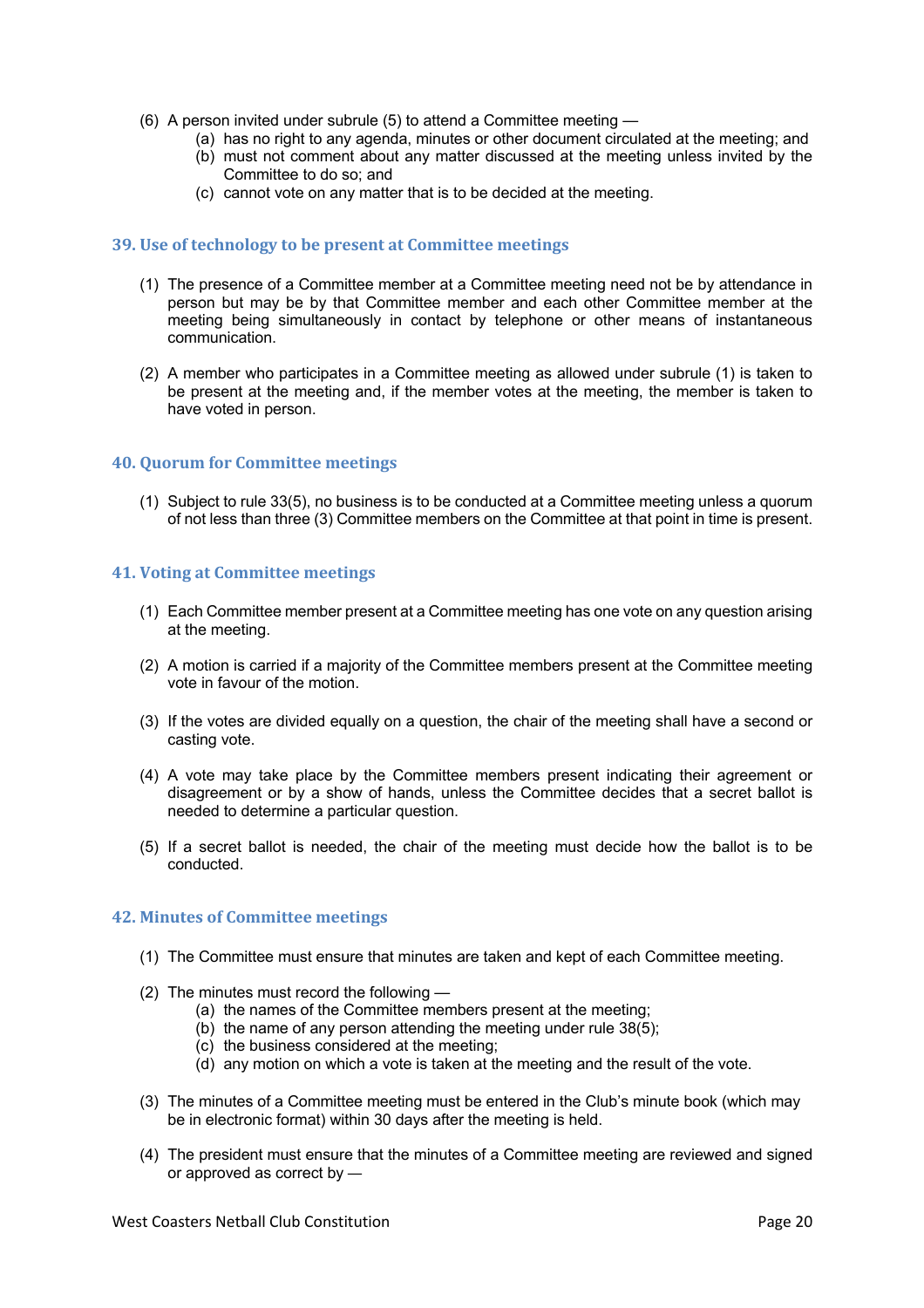- (a) the chair of the meeting; or
- (b) the chair of the next Committee meeting;
- (c) a resolution at the next Committee meeting.
- (5) When the minutes of a Committee meeting have been signed or approved as correct they are, until the contrary is proved, evidence that —
	- (a) the meeting to which the minutes relate was duly convened and held; and
	- (b) the matters recorded as having taken place at the meeting took place as recorded; and
	- (c) any appointment purportedly made at the meeting was validly made.

## **Division 5 — Subcommittees and subsidiary offices**

#### **43. Subcommittees and subs**i**diary offices**

- (1) To help the Committee in the conduct of the Club's business, the Committee may, in writing, do either or both of the following —
	- (a) appoint one or more subcommittees;
	- (b) create one or more subsidiary offices and appoint people to those offices.
- (2) A subcommittee may consist of the number of people, whether or not members, that the Committee considers appropriate.
- (3) A person may be appointed to a subsidiary office whether or not the person is a member.
- (4) Subject to any directions given by the Committee
	- (a) a subcommittee may meet and conduct business as it considers appropriate; and
	- (b) the holder of a subsidiary office may carry out the functions given to the holder as the holder considers appropriate.

#### **44. Delegation to subcommittee and holders of subsidiary offices**

 $(1)$  In this rule  $-$ 

*non-delegable duty* means a duty imposed on the Committee by the Act or another written law.

- (2) The Committee may, in writing, delegate to a subcommittee or the holder of a subsidiary office the exercise of any power or the performance of any duty of the Committee other than —
	- (a) the power to delegate; and
	- (b) a non-delegable duty.
- (3) A power or duty, the exercise or performance of which has been delegated to a subcommittee or the holder of a subsidiary office under this rule, may be exercised or performed by the subcommittee or holder in accordance with the terms of the delegation.
- (4) The delegation may be made subject to any conditions, qualifications, limitations or exceptions that the Committee specifies in the document by which the delegation is made.
- (5) The delegation does not prevent the Committee from exercising or performing at any time the power or duty delegated.
- (6) Any act or thing done by a subcommittee or by the holder of a subsidiary office, under the delegation has the same force and effect as if it had been done by the Committee.
- (7) The Committee may, in writing, amend or revoke the delegation.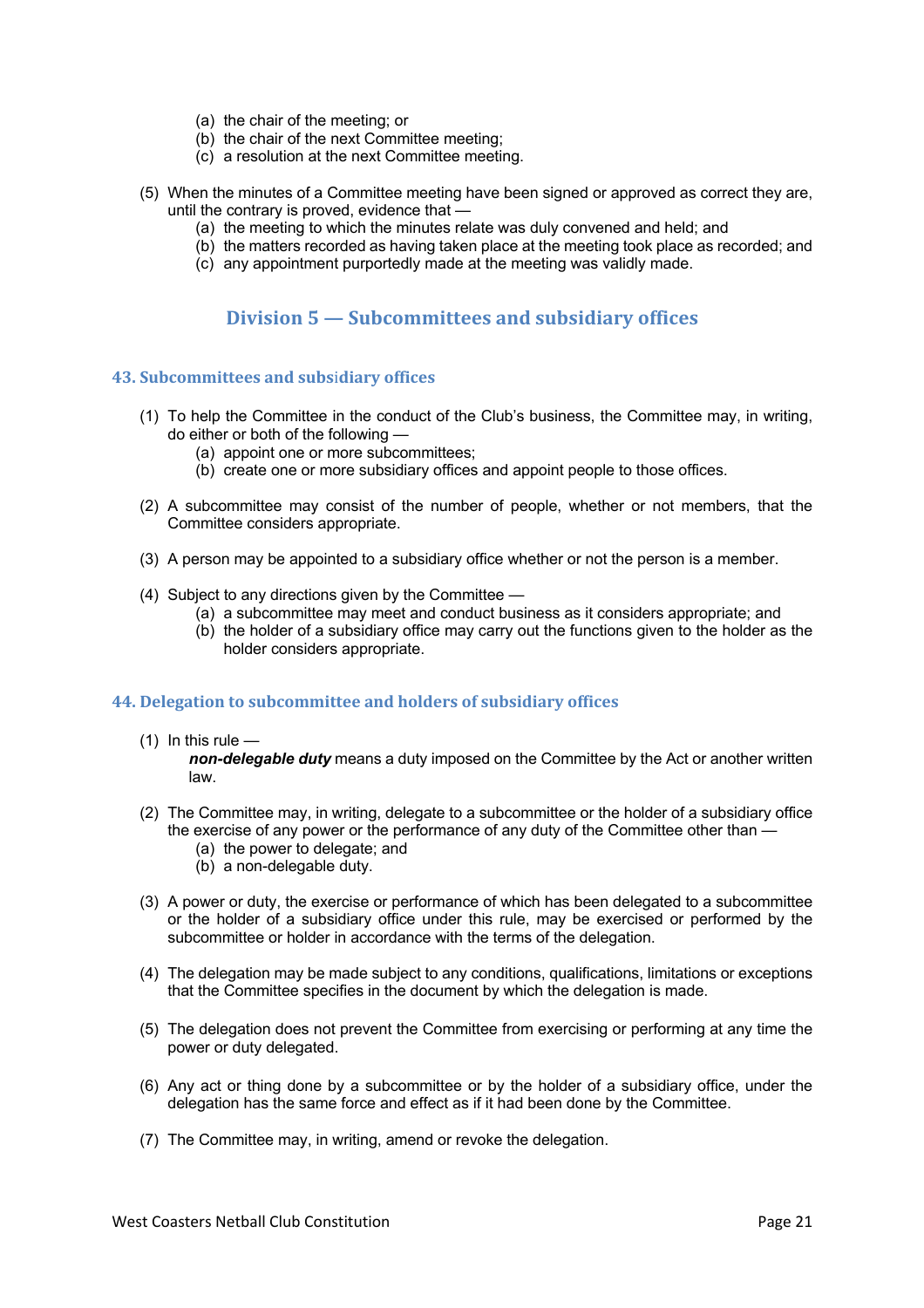#### **45. Annual general meeting**

- (1) The Committee must determine the date, time and place of the annual general meeting.
- (2) If it is proposed to hold the annual general meeting more than 6 months after the end of the Club's financial year, the secretary must apply to the Commissioner for permission under section 50(3)(b) of the Act within 4 months after the end of the financial year.
- (3) The ordinary business of the annual general meeting is as follows
	- (a) to confirm the minutes of the previous annual general meeting and of any special general meeting held since then if the minutes of that meeting have not yet been confirmed;
	- (b) to receive and consider
		- (i) the Committees annual report on the Club's activities during the preceding financial year; and
		- (ii) if the Club is a tier 1 association, the financial statements of the Club for the preceding financial year presented under Part 5 of the Act; and
		- (iii) if the Club is a tier 2 association or a tier 3 association, the financial report of the Club for the preceding financial year presented under Part 5 of the Act;
		- (iv) if required to be presented for consideration under Part 5 of the Act, a copy of the report of the review or auditor's report on the financial statements or financial report;
	- (c) to elect the office holders of the Club and other Committee members described in rule 23,
	- (d) if applicable, to appoint or remove a reviewer or auditor of the Club in accordance with the Act;
- (4) Any other business of which notice has been given in accordance with these rules may be conducted at the annual general meeting.

#### **46. Special general meetings**

- (1) The Committee may convene a special general meeting.
- (2) The Committee must convene a special general meeting if at least 20% of the members require a special general meeting to be convened.
- (3) The members requiring a special general meeting to be convened must
	- (a) make the requirement by written notice given to the secretary; and
		- (b) state in the notice the business to be considered at the meeting; and
		- (c) each sign the notice.
- (4) The special general meeting must be convened within 28 days after notice is given under subrule (3)(a).
- (5) If the Committee does not convene a special general meeting within that 28 day period, the members making the requirement (or any of them) may convene the special general meeting.
- (6) A special general meeting convened by members under subrule (5)
	- (a) must be held within 3 months after the date the original requirement was made; and
	- (b) may only consider the business stated in the notice by which the requirement was made.
- (7) The Club must reimburse any reasonable expenses incurred by the members convening a special general meeting under subrule (5) to a maximum of \$200.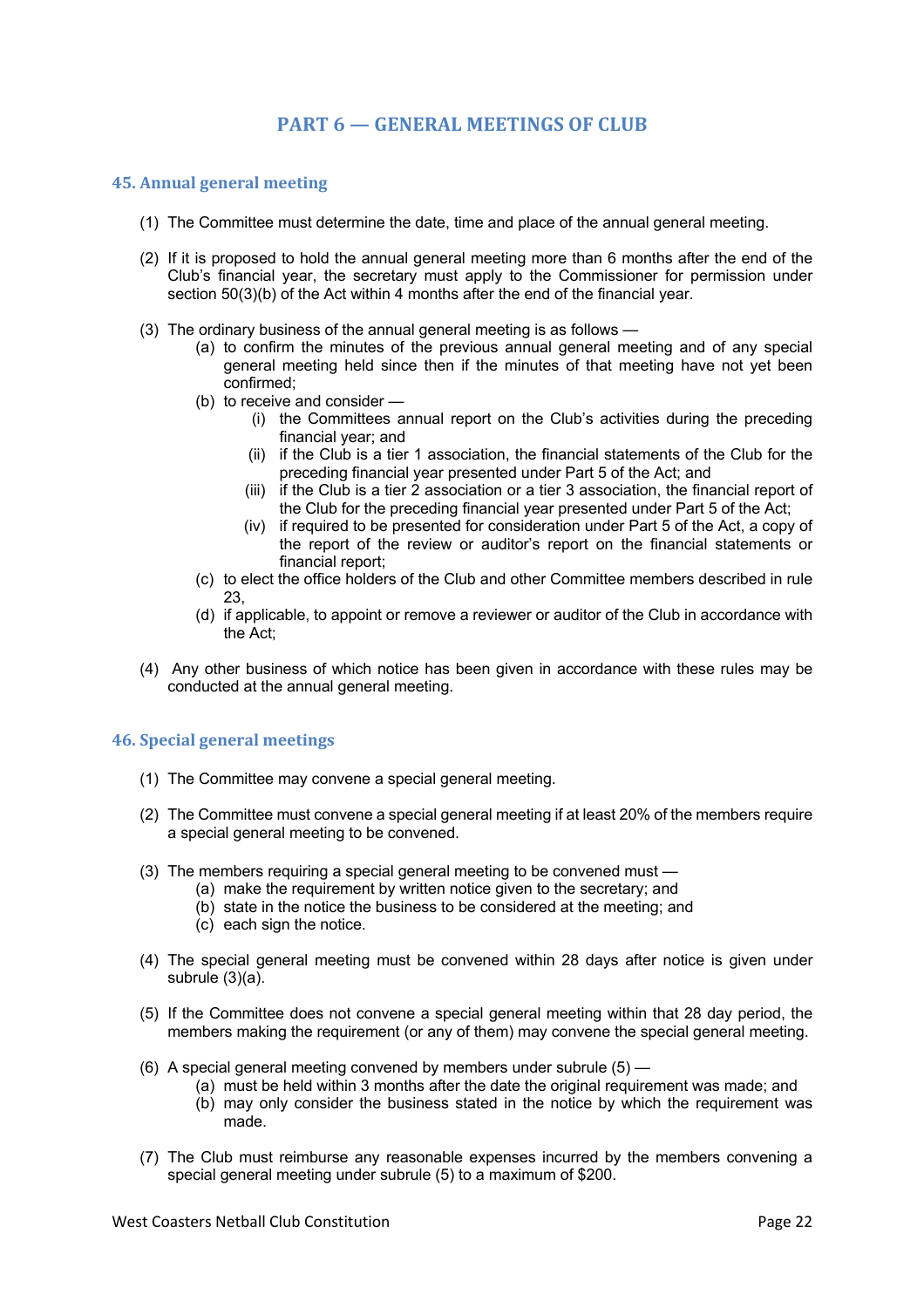#### **47. Notice of general meetings**

- (1) The secretary or, in the case of a special general meeting convened under rule 46(5), the members convening the meeting, subject to rule 47(2), must give to each member at least 21 days' notice of a general meeting.
- (2) The notice period referred to in this rule may be abridged by agreement of the members by way of a special resolution passed at the relevant meeting.
- (3) The notice must
	- (a) specify the date, time and place of the meeting; and
	- (b) indicate the general nature of each item of business to be considered at the meeting; and
	- (c) if a special resolution is proposed
		- (i) set out the wording of the proposed resolution as required by section 51(4) of the Act; and
		- (ii) state that the resolution is intended to be proposed as a special resolution.

#### **48.** Use of technology to be present at general meetings

- (1) The presence of a member at a general meeting need not be by attendance in person but may (if permitted by the Committee) be by that member and each other member at the meeting being simultaneously in contact by telephone or other means of instantaneous communication.
- (2) A member who participates in a general meeting as allowed under subrule (1) is taken to be present at the meeting and, if the member votes at the meeting, the member is taken to have voted in person.

#### **49. Presiding member and quorum for general meetings**

- (1) The president or, in the president's absence, the vice president must preside as chair of each general meeting.
- (2) If the president and vice president are absent or are unwilling to act as chair of a general meeting, the Committee members at the meeting must choose one of them to act as chair of the meeting.
- (3) No business is to be conducted at a general meeting unless a quorum is present.
- (4) If a quorum, comprising five (5) members entitled to vote under these rules, is not present within 30 minutes after the notified commencement time of a general meeting -
	- (a) in the case of a special general meeting the meeting lapses; or
	- (b) in the case of the annual general meeting the meeting is adjourned to
		- (i) the same time and day in the following week; and
		- (ii) the same place, unless the chair specifies another place at the time of the adjournment or written notice of another place is given to the members before the day to which the meeting is adjourned.
- $(5)$  If
	- (a) a quorum is not present within 30 minutes after the commencement time of an annual general meeting held under subrule (4)(b), those members present are taken to constitute a quorum.

#### **50. Adjournment of general meeting**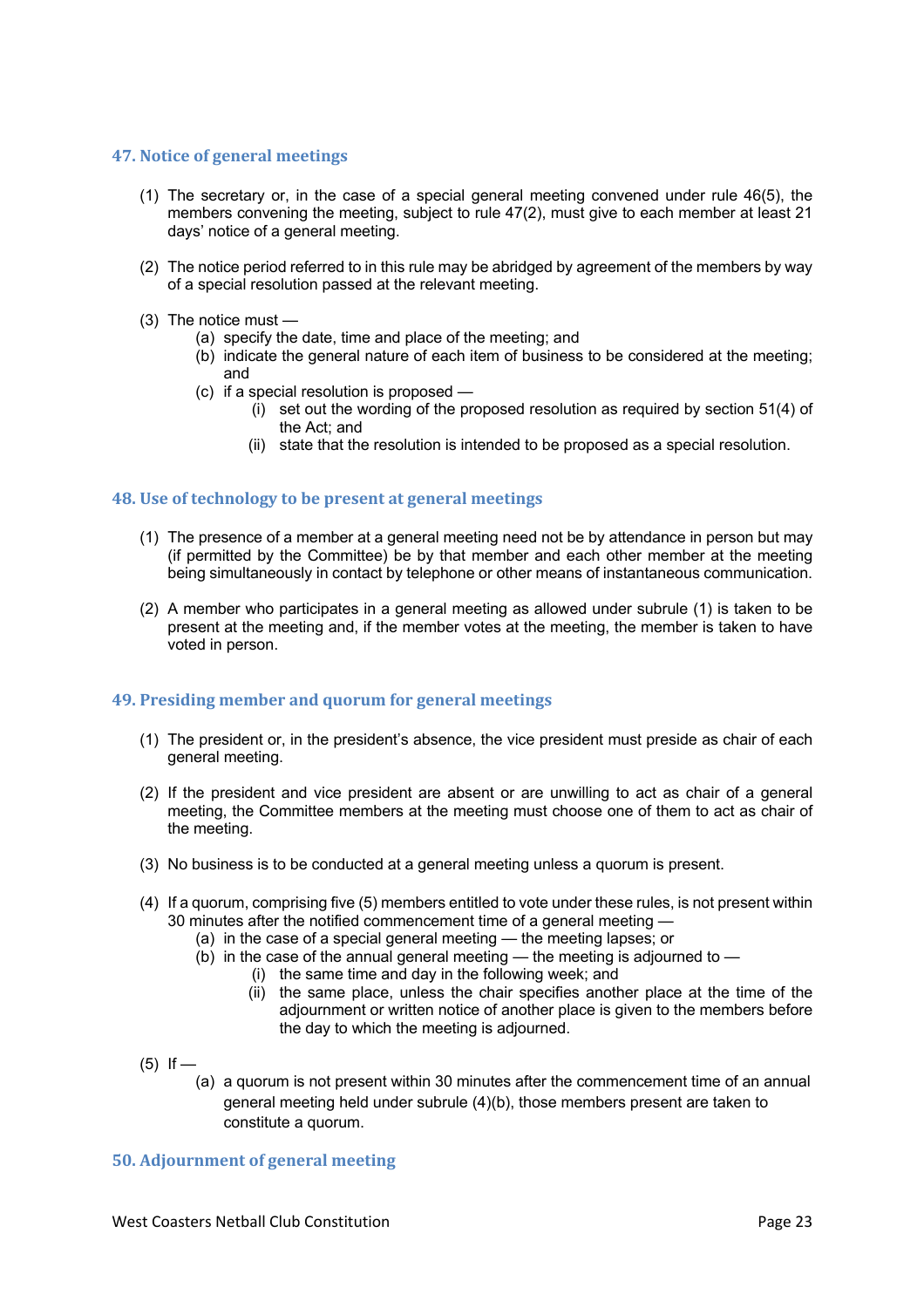- (1) The chair of a general meeting at which a quorum is present may, with the consent of a majority of the members present at the meeting, adjourn the meeting to another time at the same place or at another place.
- (2) Without limiting subrule (1), a meeting may be adjourned
	- (a) if there is insufficient time to deal with the business at hand; or
	- (b) to give the members more time to consider an item of business.
- (3) No business may be conducted on the resumption of an adjourned meeting other than the business that remained unfinished when the meeting was adjourned.
- (4) Notice of the adjournment of a meeting under this rule is not required unless the meeting is adjourned for 14 days or more, in which case notice of the meeting must be given in accordance with rule 47

#### **51. Voting at general meeting**

- (1) On any question arising at a general meeting each member entitled to vote is entitled to one vote on each question.
- (2) Except in the case of a special resolution, a motion is carried if a majority of the members present at a general meeting vote in favour of the motion.
- (3) If votes are divided equally on a question, the result is taken to be in the negative and the motion is lost.
- (4) If the question is whether or not to confirm the minutes of a previous general meeting, only members who were present at that meeting may vote.

#### **52. When special resolutions are required**

- (1) A special resolution is required if it is proposed at a general meeting
	- (a) to affiliate the Club with another body; or
	- (b) to request the Commissioner to apply to the State Administrative Tribunal under section 109 of the Act for the appointment of a statutory manager; or
	- (c) to alter or rescind any of these rules, or to make additional rules pursuant to rule 66; or
	- (d) to abridge time pursuant to rule 47(2).
- (2) Subrule (1) does not limit the matters in relation to which a special resolution may be proposed.

#### **53. Determining whether resolution carried**

 $(1)$  In this rule —

**poll** means the process of voting in relation to a matter that is conducted in writing.

- (2) Subject to subrule (4), the chair of a general meeting may, on the basis of general agreement or disagreement or by a show of hands, declare that a resolution has been —
	- (a) carried; or
	- (b) carried unanimously; or
	- (c) carried by a particular majority; or
	- (d) lost.
- (3) If the resolution is a special resolution, the declaration under subrule (2) must identify the resolution as a special resolution.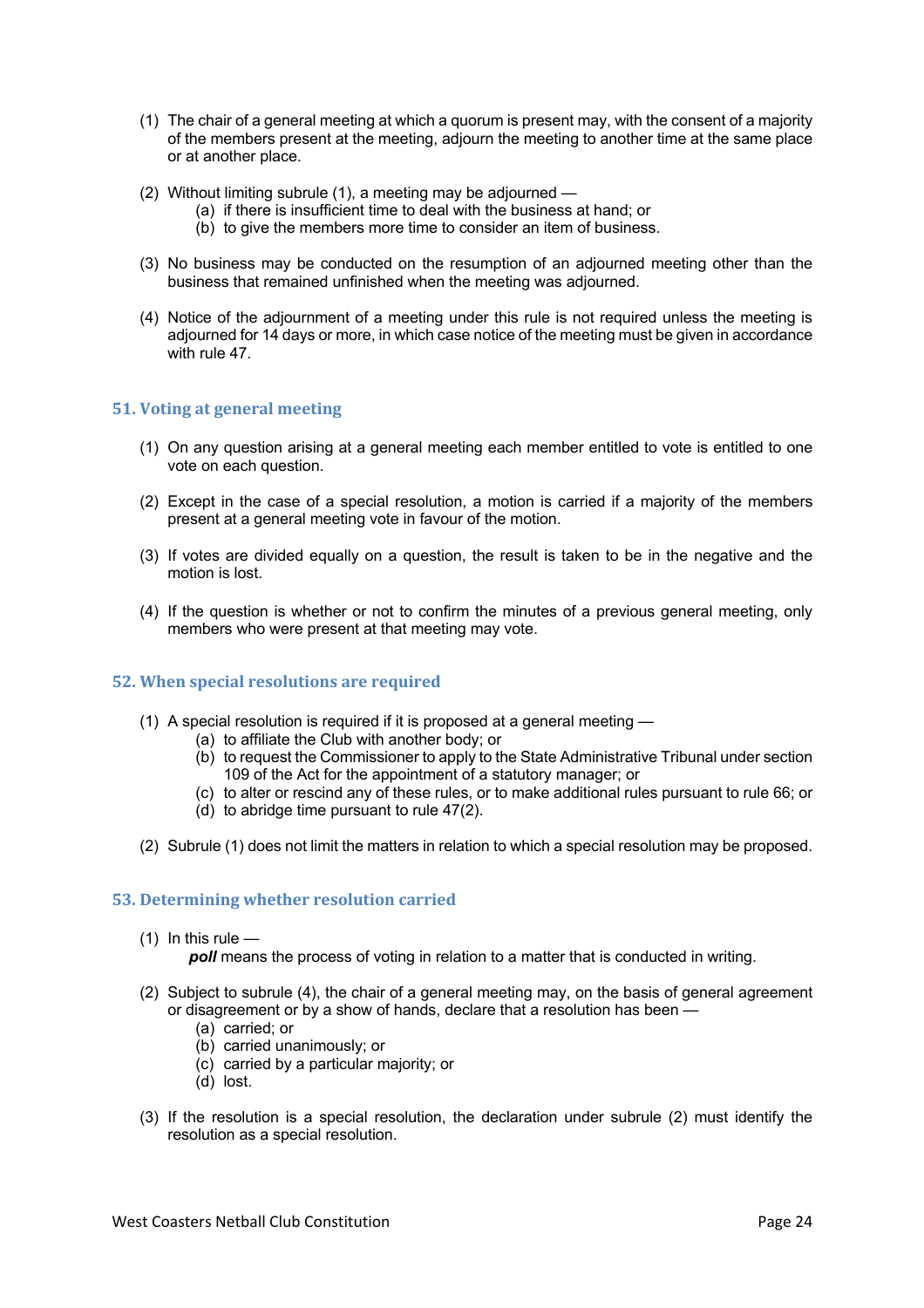- (4) If a poll is demanded on any question by the chair of the meeting or by at least three (3) other members present in person—
	- (a) the poll must be taken at the meeting in the manner determined by the chair;
	- (b) the chair must declare the determination of the resolution on the basis of the poll.
- (5) If a poll is demanded on a question of an adjournment, the poll must be taken immediately.
- (6) If a poll is demanded on any other question, the poll must be taken before the close of the meeting at a time determined by the chair.
- (7) A declaration under subrule (2) or (4) must be entered in the minutes of the meeting, and the entry is, without proof of the voting in relation to the resolution, evidence of how the resolution was determined.

#### **54. Minutes of general meeting**

- (1) The secretary, or a person authorised by the Committee from time to time, must take and keep minutes of each general meeting.
- (2) The minutes must record the business considered at the meeting, any resolution on which a vote is taken and the result of the vote.
- (3) In addition, the minutes of each annual general meeting must record
	- (a) the names of the members attending the meeting; and
		- (b) the financial statements or financial report presented at the meeting, as referred to in rule  $45(3)(b)(ii)$  or (iii); and
		- (c) any report of the review or auditor's report on the financial statements or financial report presented at the meeting, as referred to in rule 45(3)(b)(iv).
- (4) The minutes of a general meeting must be entered in the Club's minute book (which may be in electronic format) within 30 days after the meeting is held.
- (5) The chair must ensure that the minutes of a general meeting are reviewed and signed as correct by —
	- (a) the chair of the meeting; or
	- (b) the chair of the next general meeting.
- (6) When the minutes of a general meeting have been signed as correct or approved at the next general meeting, they are, in the absence of evidence to the contrary, taken to be proof that —
	- (a) the meeting to which the minutes relate was duly convened and held; and
	- (b) the matters recorded as having taken place at the meeting took place as recorded; and
	- (c) any election or appointment purportedly made at the meeting was validly made.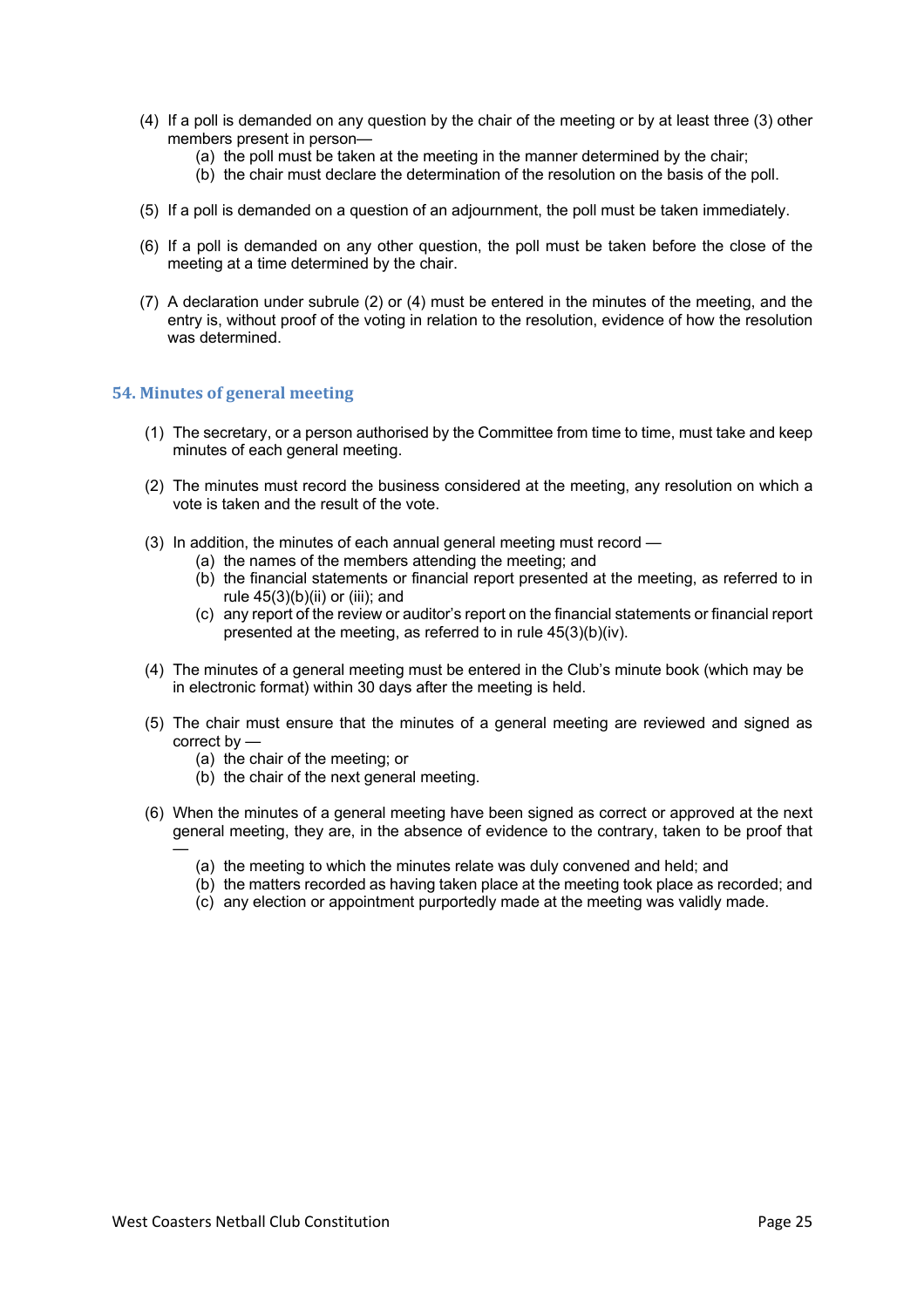## **PART 7 — FINANCIAL MATTERS**

#### **55.** Source of funds

(1) The funds of the Club may be derived from entrance fees, annual membership fees, donations, fund-raising activities (including food and beverage sales), grants, interest and any other sources approved by the Committee.

#### **56. Control of funds**

- (1) The Club must open an account in the name of the Club with a financial institution from which all expenditure of the Club is made and into which all funds received by the Club are deposited.
- (2) Subject to any restrictions imposed at a general meeting, the Committee may approve expenditure on behalf of the Club.
- (3) The Committee may authorise the treasurer to expend funds on behalf of the Club up to a specified limit without requiring approval from the Committee for each item on which the funds are expended.
- (4) All cheques, drafts, bills of exchange, promissory notes and other negotiable instruments and any electronic payments of the Club must be signed or authorised by any two (2) members from a number approved by the Committee for that purpose.
- (5) Any credit card payments must be authorised by any two (2) members from a number approved by the Committee for that purpose.
- (6) All funds of the Club must be deposited into the Club's account within 5 working days after their receipt.

#### **57. Financial statements and financial reports**

- (1) For each financial year, the Committee must ensure that the requirements imposed on the Club under Part 5 of the Act relating to the financial statements or financial report of the Club are met.
- (2) Without limiting subrule (1), those requirements include
	- (a) the preparation of the financial report; and
	- (b) if required, the review or auditing of the financial statements or financial report, as applicable; and
	- (c) the presentation to the annual general meeting of the financial statements or financial report, as applicable; and
	- (d) if required, the presentation to the annual general meeting of the copy of the report of the review or auditor's report, as applicable, on the financial statements or financial report.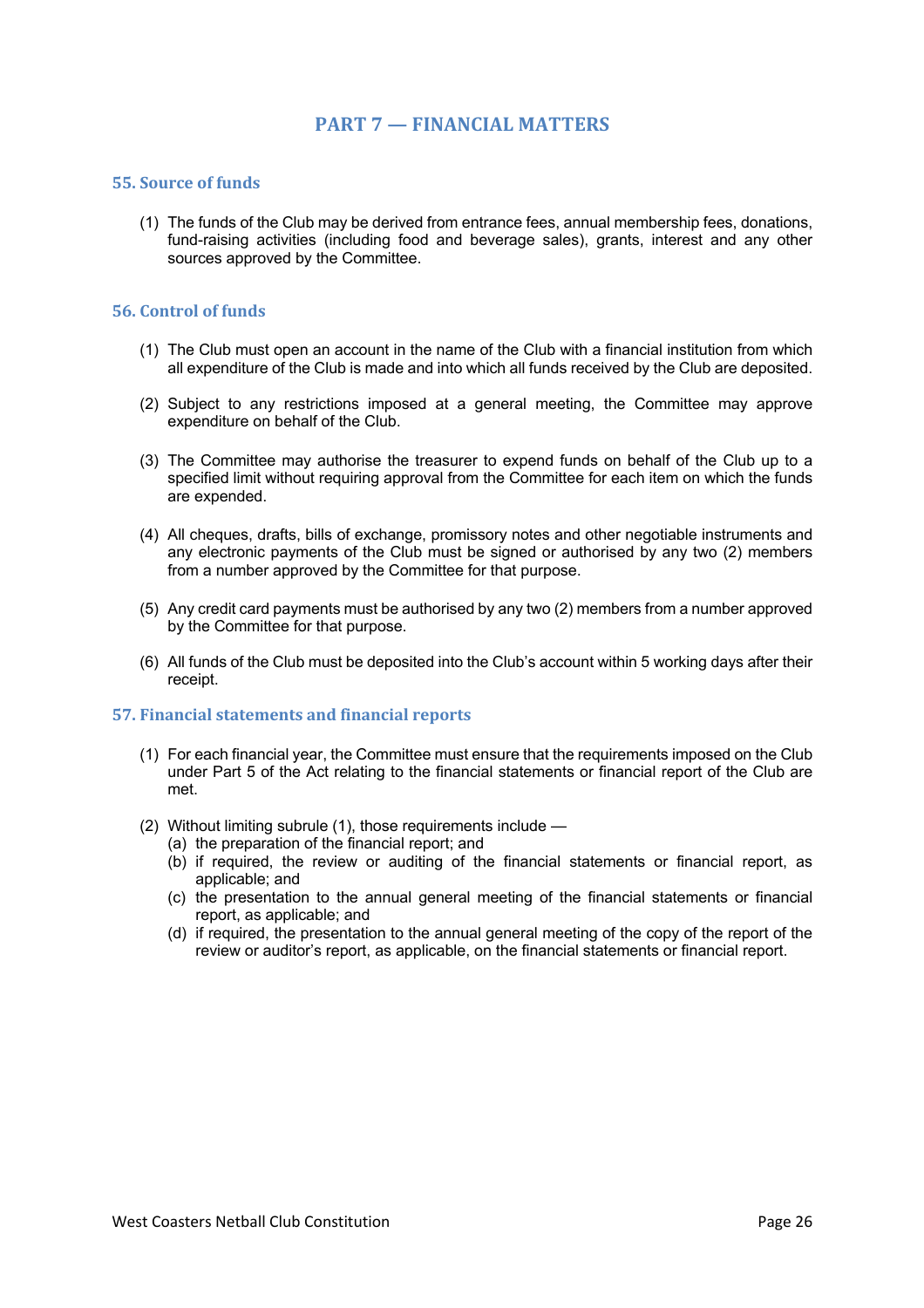## **PART 8 — GENERAL MATTERS**

#### **58. By-laws**

- (1) The Committee may, at a Committee meeting, make, amend or revoke by-laws.
- (2) By-laws may
	- (a) provide for the rights and obligations that apply to any classes of membership approved under rule 8; and
	- (b) provide for any other matter the Committee considers necessary or convenient to be dealt with in the by-laws.
- (3) A by-law is of no effect to the extent that it is inconsistent with the Act, the regulations or these rules.
- (4) Without limiting subrule (3), a by-law made for the purposes of subrule (2)(b) may only impose requirements on the Club that are additional to, and do not restrict, a requirement imposed on the Club under Part 5 of the Act.
- (5) At the request of a member, the Club must make a copy of the by-laws available for inspection by the member.

#### **59. Executing documents and common seal**

- (1) The Club does not have a common seal.
- (2) The Club may execute a document binding the Club if the document is signed by two (2) members from a number approved by the Committee for that purpose.

#### **60.** Giving notices to members

 $(1)$  In this rule  $-$ 

*recorded means* recorded in the register of members.

- (2) A notice or other document that is to be given to a member under these rules is taken not to have been given to the member unless it is in writing and —
	- (a) delivered by hand to the recorded address of the member; or
	- (b) sent by prepaid post to the recorded postal address of the member; or
	- (c) sent by facsimile or electronic transmission to an appropriate recorded number or recorded electronic address (e.g. email) of the member.

#### **61. Custody of books and securities**

- (1) Subject to subrule (2), the books and any securities of the Club must be kept in the secretary's custody or under the secretary's control.
- (2) The financial records and, as applicable, the financial statements or financial reports of the Club must be kept in the treasurer's custody or under the treasurer's control.
- (3) Subrules (1) and (2) have effect except as otherwise decided by the Committee.
- (4) The books and financial records of the Club must be retained for at least 7 years.

#### **62. Record of office holders**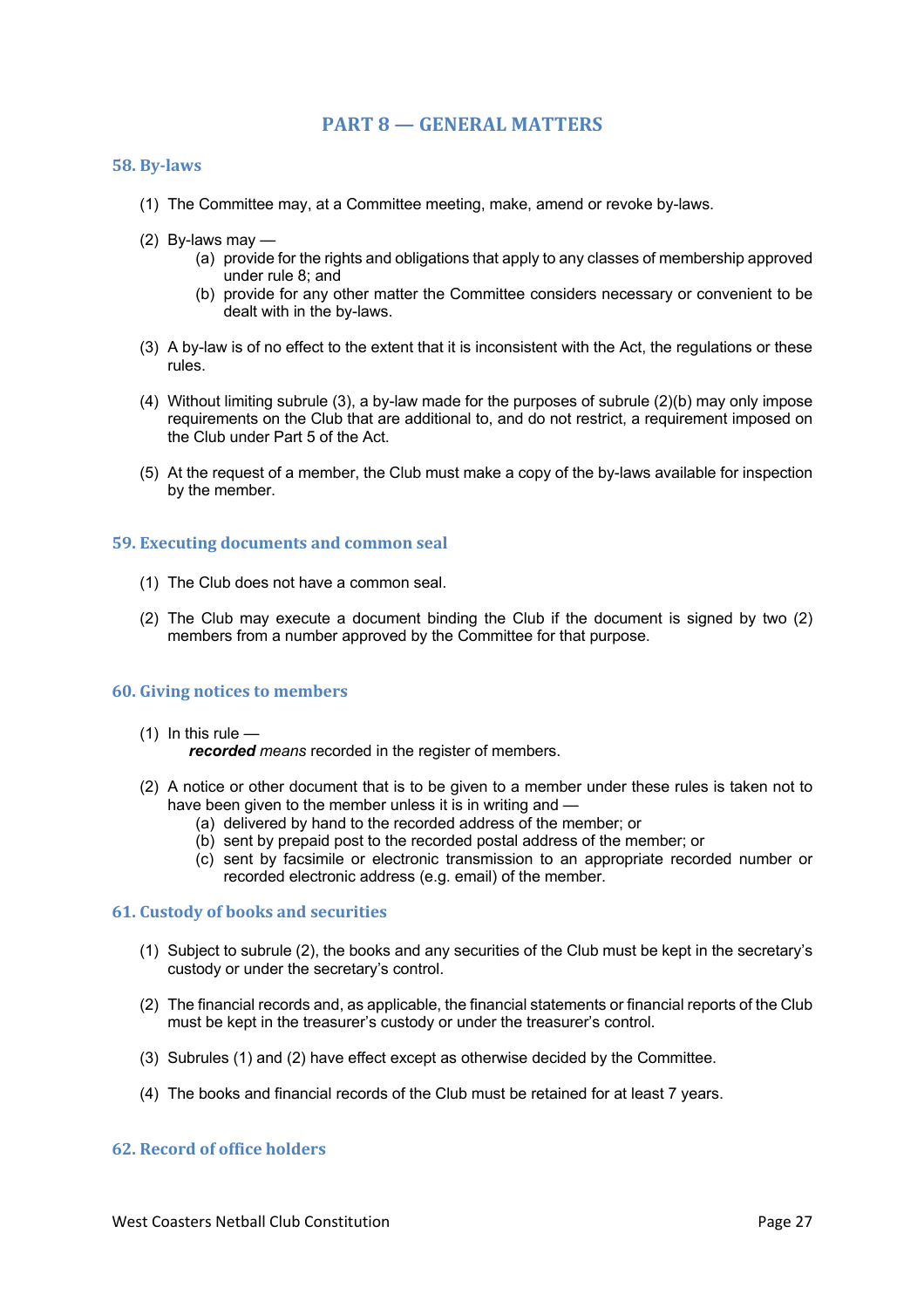(1) The record of Committee members and other persons authorised to act on behalf of the Club that is required to be maintained under section 58(2) of the Act must be kept in the secretary's custody or under the secretary's control.

#### **63. Inspection of records and documents**

- (1) Subrule (2) applies to a member who wants to inspect
	- (a) the register of members under section 54(1) of the Act; or
	- (b) the record of the names and addresses of Committee members, and other persons authorised to act on behalf of the Club, under section 58(3) of the Act; or
	- (c) any other record or document of the Club.
- (2) The member must contact the secretary to make the necessary arrangements for the inspection.
- (3) The inspection must be free of charge.
- (4) If the member wants to inspect a document that records the minutes of a Committee meeting, the right to inspect that document is subject to any decision the Committee has made about minutes of Committee meetings generally, or the minutes of a specific Committee meeting, being available for inspection by members.
- (5) The member may make a copy of or take an extract from a record or document referred to in subrule (1) but does not have a right to remove the record or document for that purpose.
- (6) The member must not use or disclose information in a record or document referred to in subrule (1) except for a purpose —
	- (a) that is directly connected with the affairs of the Club; or
	- (b) that is related to complying with a requirement of the Act.

#### **64. Publication by Committee members of statements about Club business prohibited**

- (1) A Committee member must not publish, or cause to be published, any statement about the business conducted by the Club at a general meeting or Committee meeting unless —
	- (a) the Committee member has been authorised to do so at a Committee meeting; and (b) the authority given to the Committee member has been recorded in the minutes of the Committee meeting at which it was given.

#### **65.** Distribution of surplus property on cancellation of incorporation or winding up

- $(1)$  In this rule
	- *surplus property*, in relation to the Club, means property remaining after satisfaction of (a) the debts and liabilities of the Club; and
		- (b) the costs, charges and expenses of winding up or cancelling the incorporation of the Club,

but does not include books relating to the management of the Club.

(2) On the cancellation of the incorporation or the winding up of the Club, its surplus property must be distributed as determined by special resolution by reference to the persons mentioned in section 24(1) of the Act.